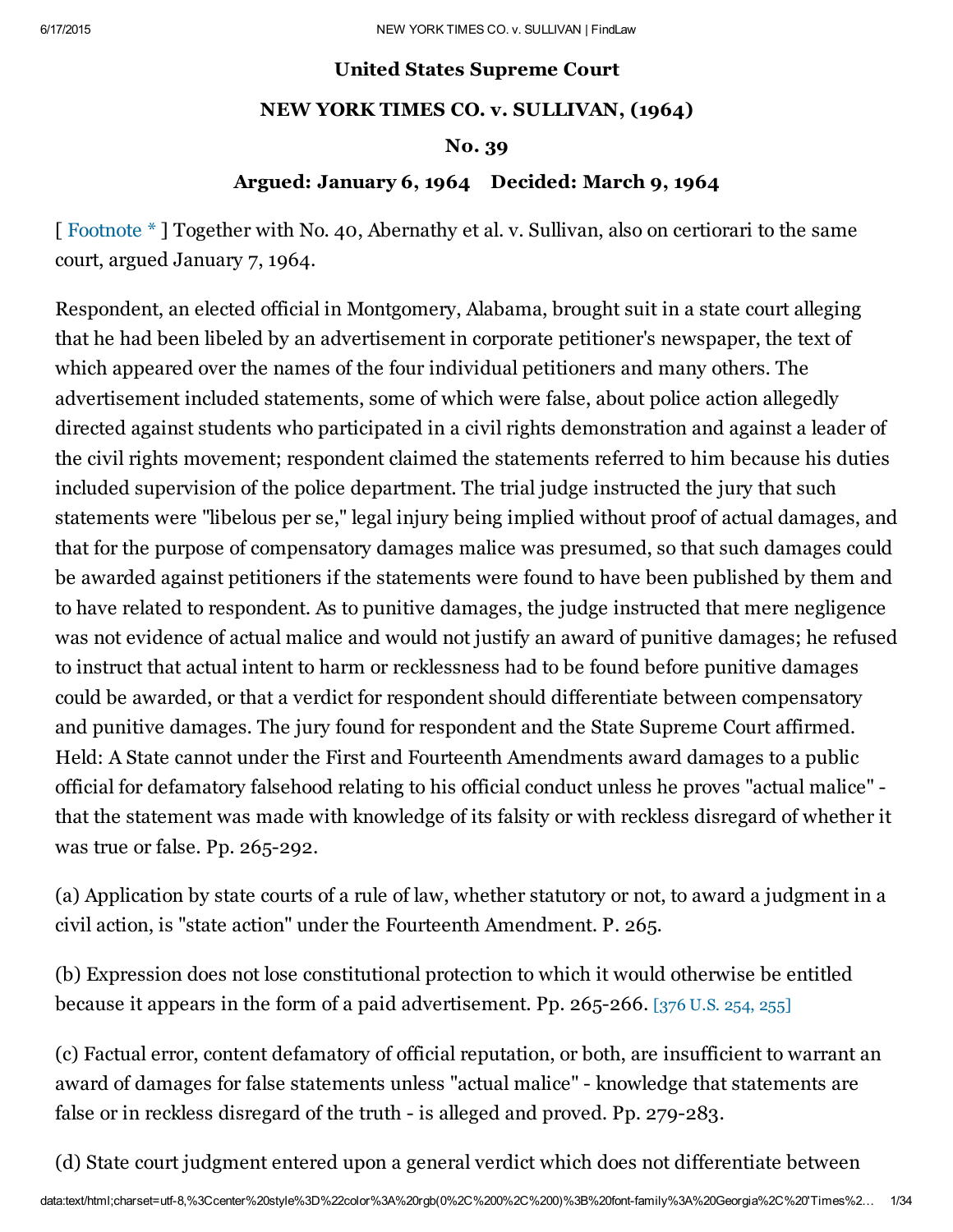punitive damages, as to which under state law actual malice must be proved, and general damages, as to which it is "presumed," precludes any determination as to the basis of the verdict and requires reversal, where presumption of malice is inconsistent with federal constitutional requirements. P. 284.

(e) The evidence was constitutionally insufficient to support the judgment for respondent, since it failed to support a finding that the statements were made with actual malice or that they related to respondent. Pp.  $285-292$ .

273 Ala. 656, 144 So.2d 25, reversed and remanded.

Herbert Wechsler argued the cause for petitioner in No. 39. With him on the brief were Herbert Brownell, Thomas F. Daly, Louis M. Loeb, T. Eric Embry, Marvin E. Frankel, Ronald S. Diana and Doris Wechsler.

William P. Rogers and Samuel R. Pierce, Jr. argued the cause for petitioners in No. 40. With Mr. Pierce on the brief were I. H. Wachtel, Charles S. Conley, Benjamin Spiegel, Raymond S. Harris, Harry H. Wachtel, Joseph B. Russell, David N. Brainin, Stephen J. Jelin and Charles B. Markham.

M. Roland Nachman, Jr. argued the cause for respondent in both cases. With him on the brief were Sam Rice Baker and Calvin Whitesell.

Briefs of amici curiae, urging reversal, were filed in No. 39 by William P. Rogers, Gerald W. Siegel and Stanley Godofsky for the Washington Post Company, and by Howard Ellis, Keith Masters and Don H. Reuben for the Tribune Company. Brief of amici curiae, urging reversal, was filed in both cases by Edward S. Greenbaum, Harriet F. Pilpel, Melvin L. Wulf, Nanette Dembitz and Nancy F. Wechsler for the American Civil Liberties Union et al. [376 U.S. 254, 256]

MR. JUSTICE BRENNAN delivered the opinion of the Court.

We are required in this case to determine for the first time the extent to which the constitutional protections for speech and press limit a State's power to award damages in a libel action brought by a public official against critics of his official conduct.

Respondent L. B. Sullivan is one of the three elected Commissioners of the City of Montgomery, Alabama. He testified that he was "Commissioner of Public Affairs and the duties are supervision of the Police Department, Fire Department, Department of Cemetery and Department of Scales." He brought this civil libel action against the four individual petitioners, who are Negroes and Alabama clergymen, and against petitioner the New York Times Company, a New York corporation which publishes the New York Times, a daily newspaper. A jury in the Circuit Court of Montgomery County awarded him damages of \$500,000, the full amount claimed, against all the petitioners, and the Supreme Court of Alabama affirmed. 273 Ala. 656, 144 So.2d 25.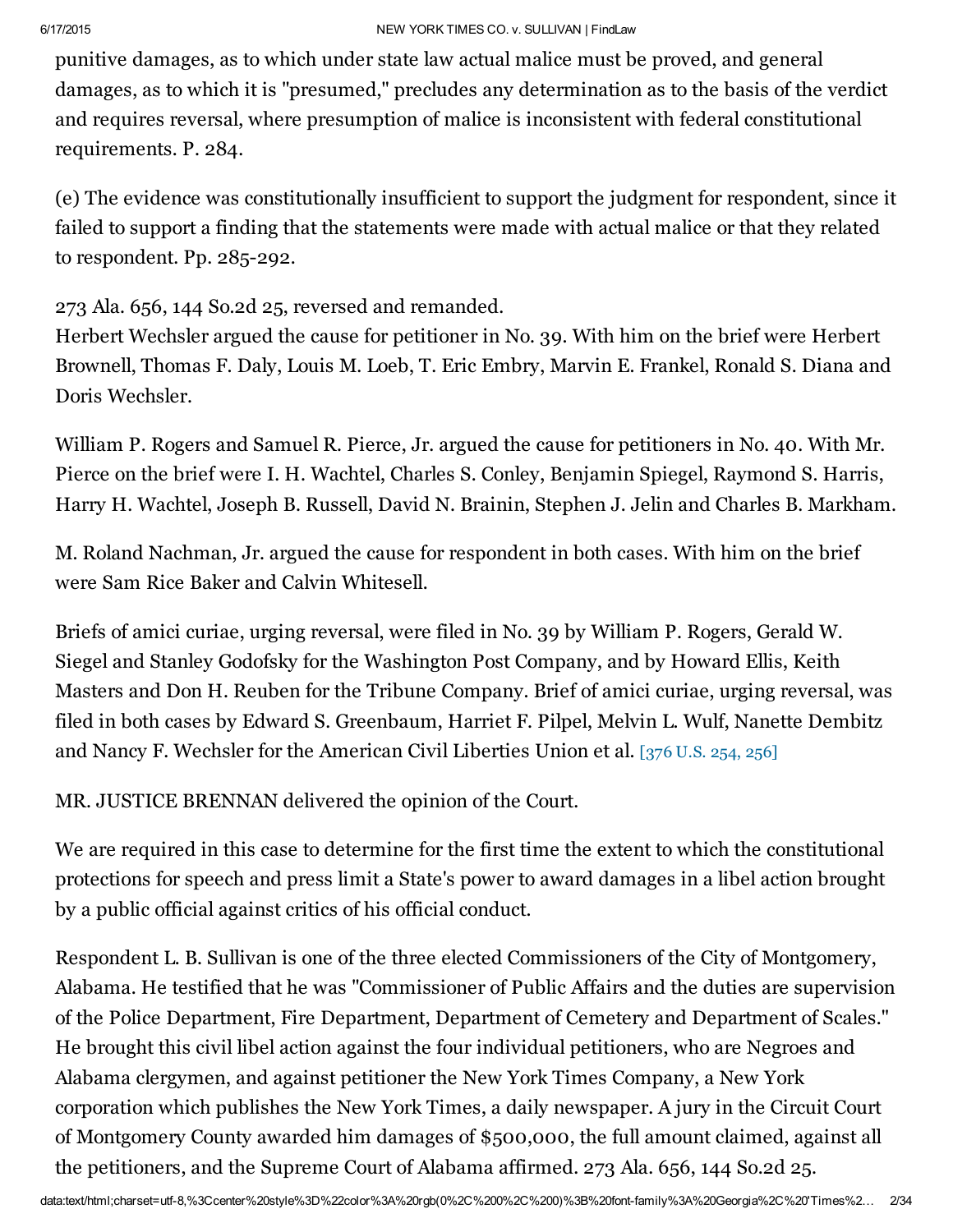Respondent's complaint alleged that he had been libeled by statements in a full-page advertisement that was carried in the New York Times on March 29, 1960. [1](http://caselaw.findlaw.com/us-supreme-court/376/254.html#f1) Entitled "Heed Their Rising Voices," the advertisement began by stating that "As the whole world knows by now, thousands of Southern Negro students are engaged in widespread non-violent demonstrations in positive affirmation of the right to live in human dignity as guaranteed by the U.S. Constitution and the Bill of Rights." It went on to charge that "in their efforts to uphold these guarantees, they are being met by an unprecedented wave of terror by those who would deny and negate that document which the whole world looks upon as setting the pattern for modern freedom. . . ." Succeeding [376 U.S. 254, 257] paragraphs purported to illustrate the "wave of terror" by describing certain alleged events. The text concluded with an appeal for funds for three purposes: support of the student movement, "the struggle for the right-to-vote," and the legal defense of Dr. Martin Luther King, Jr., leader of the movement, against a perjury indictment then pending in Montgomery.

The text appeared over the names of 64 persons, many widely known for their activities in public affairs, religion, trade unions, and the performing arts. Below these names, and under a line reading "We in the south who are struggling daily for dignity and freedom warmly endorse this appeal," appeared the names of the four individual petitioners and of 16 other persons, all but two of whom were identified as clergymen in various Southern cities. The advertisement was signed at the bottom of the page by the "Committee to Defend Martin Luther King and the Struggle for Freedom in the South," and the officers of the Committee were listed.

Of the 10 paragraphs of text in the advertisement, the third and a portion of the sixth were the basis of respondent's claim of libel. They read as follows:

Third paragraph:

"In Montgomery, Alabama, after students sang `My Country, 'Tis of Thee' on the State Capitol steps, their leaders were expelled from school, and truckloads of police armed with shotguns and tear-gas ringed the Alabama State College Campus. When the entire student body protested to state authorities by refusing to re-register, their dining hall was padlocked in an attempt to starve them into submission."

## Sixth paragraph:

"Again and again the Southern violators have answered Dr. King's peaceful protests with intimidation and violence. They have bombed his home almost killing his wife and child. They have  $[376 \text{ U.S. } 254, 258]$  assaulted his person. They have arrested him seven times - for `speeding,' `loitering' and similar `offenses.' And now they have charged him with `perjury' a felony under which they could imprison him for ten years...."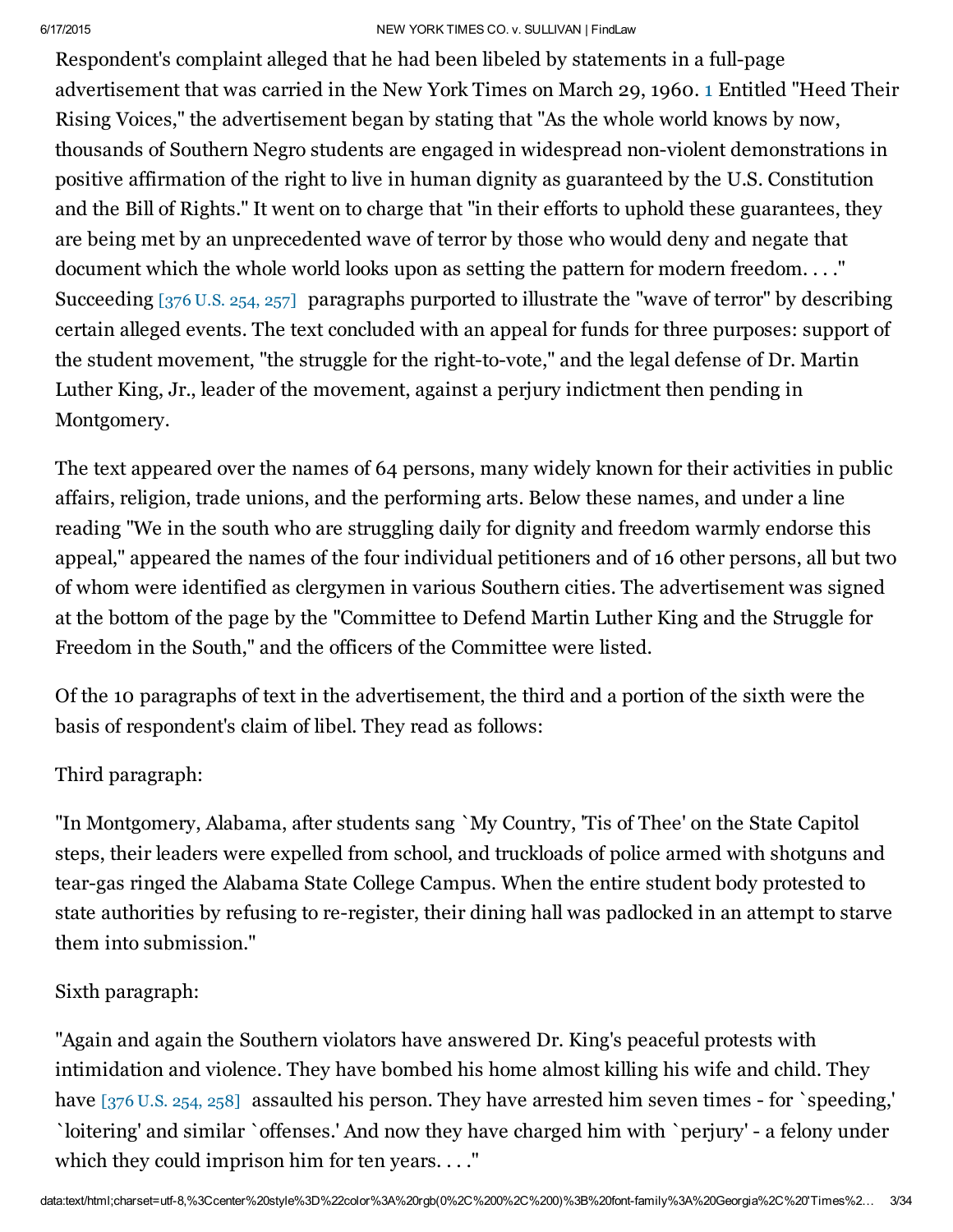Although neither of these statements mentions respondent by name, he contended that the word "police" in the third paragraph referred to him as the Montgomery Commissioner who supervised the Police Department, so that he was being accused of "ringing" the campus with police. He further claimed that the paragraph would be read as imputing to the police, and hence to him, the padlocking of the dining hall in order to starve the students into submission. [2](http://caselaw.findlaw.com/us-supreme-court/376/254.html#f2) As to the sixth paragraph, he contended that since arrests are ordinarily made by the police, the statement "They have arrested [Dr. King] seven times" would be read as referring to him; he further contended that the "They" who did the arresting would be equated with the "They" who committed the other described acts and with the "Southern violators." Thus, he argued, the paragraph would be read as accusing the Montgomery police, and hence him, of answering Dr. King's protests with "intimidation and violence," bombing his home, assaulting his person, and charging him with perjury. Respondent and six other Montgomery residents testified that they read some or all of the statements as referring to him in his capacity as Commissioner.

It is uncontroverted that some of the statements contained in the paragraphs were not accurate descriptions of events which occurred in Montgomery. Although Negro students staged a demonstration on the State Capitol steps, they sang the National Anthem and not "My [376 U.S. 254, 259] Country, 'Tis of Thee." Although nine students were expelled by the State Board of Education, this was not for leading the demonstration at the Capitol, but for demanding service at a lunch counter in the Montgomery County Courthouse on another day. Not the entire student body, but most of it, had protested the expulsion, not by refusing to register, but by boycotting classes on a single day; virtually all the students did register for the ensuing semester. The campus dining hall was not padlocked on any occasion, and the only students who may have been barred from eating there were the few who had neither signed a preregistration application nor requested temporary meal tickets. Although the police were deployed near the campus in large numbers on three occasions, they did not at any time "ring" the campus, and they were not called to the campus in connection with the demonstration on the State Capitol steps, as the third paragraph implied. Dr. King had not been arrested seven times, but only four; and although he claimed to have been assaulted some years earlier in connection with his arrest for loitering outside a courtroom, one of the officers who made the arrest denied that there was such an assault.

On the premise that the charges in the sixth paragraph could be read as referring to him, respondent was allowed to prove that he had not participated in the events described. Although Dr. King's home had in fact been bombed twice when his wife and child were there, both of these occasions antedated respondent's tenure as Commissioner, and the police were not only not implicated in the bombings, but had made every effort to apprehend those who were. Three of Dr. King's four arrests took place before respondent became Commissioner. Although Dr. King had in fact been indicted (he was subsequently acquitted) on two counts of perjury, each of which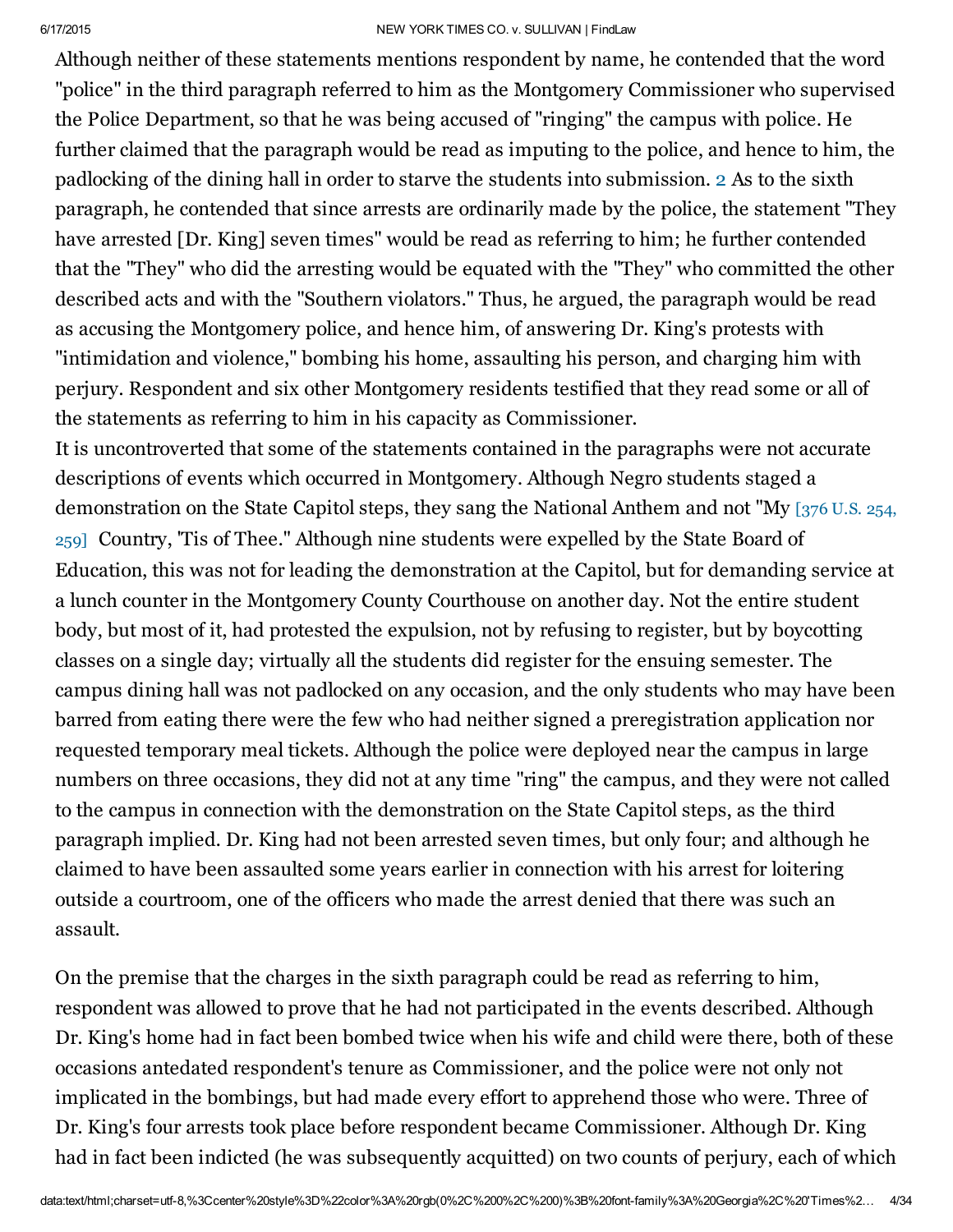carried a possible five-year sentence, respondent had nothing to do with procuring the indictment. [376 U.S. 254, 260]

Respondent made no effort to prove that he suffered actual pecuniary loss as a result of the alleged libel. [3](http://caselaw.findlaw.com/us-supreme-court/376/254.html#f3) One of his witnesses, a former employer, testified that if he had believed the statements, he doubted whether he "would want to be associated with anybody who would be a party to such things that are stated in that ad," and that he would not re-employ respondent if he believed "that he allowed the Police Department to do the things that the paper say he did." But neither this witness nor any of the others testified that he had actually believed the statements in their supposed reference to respondent.

The cost of the advertisement was approximately \$4800, and it was published by the Times upon an order from a New York advertising agency acting for the signatory Committee. The agency submitted the advertisement with a letter from A. Philip Randolph, Chairman of the Committee, certifying that the persons whose names appeared on the advertisement had given their permission. Mr. Randolph was known to the Times' Advertising Acceptability Department as a responsible person, and in accepting the letter as sufficient proof of authorization it followed its established practice. There was testimony that the copy of the advertisement which accompanied the letter listed only the 64 names appearing under the text, and that the statement, "We in the south . . . warmly endorse this appeal," and the list of names thereunder, which included those of the individual petitioners, were subsequently added when the first proof of the advertisement was received. Each of the individual petitioners testified that he had not authorized the use of his name, and that he had been unaware of its use until receipt of respondent's demand for a retraction. The manager of the Advertising Acceptability [376 U.S. 254, 261] Department testified that he had approved the advertisement for publication because he knew nothing to cause him to believe that anything in it was false, and because it bore the endorsement of "a number of people who are well known and whose reputation" he "had no reason to question." Neither he nor anyone else at the Times made an effort to confirm the accuracy of the advertisement, either by checking it against recent Times news stories relating to some of the described events or by any other means.

Alabama law denies a public officer recovery of punitive damages in a libel action brought on account of a publication concerning his official conduct unless he first makes a written demand for a public retraction and the defendant fails or refuses to comply. Alabama Code, Tit. 7, 914. Respondent served such a demand upon each of the petitioners. None of the individual petitioners responded to the demand, primarily because each took the position that he had not authorized the use of his name on the advertisement and therefore had not published the statements that respondent alleged had libeled him. The Times did not publish a retraction in response to the demand, but wrote respondent a letter stating, among other things, that "we . . .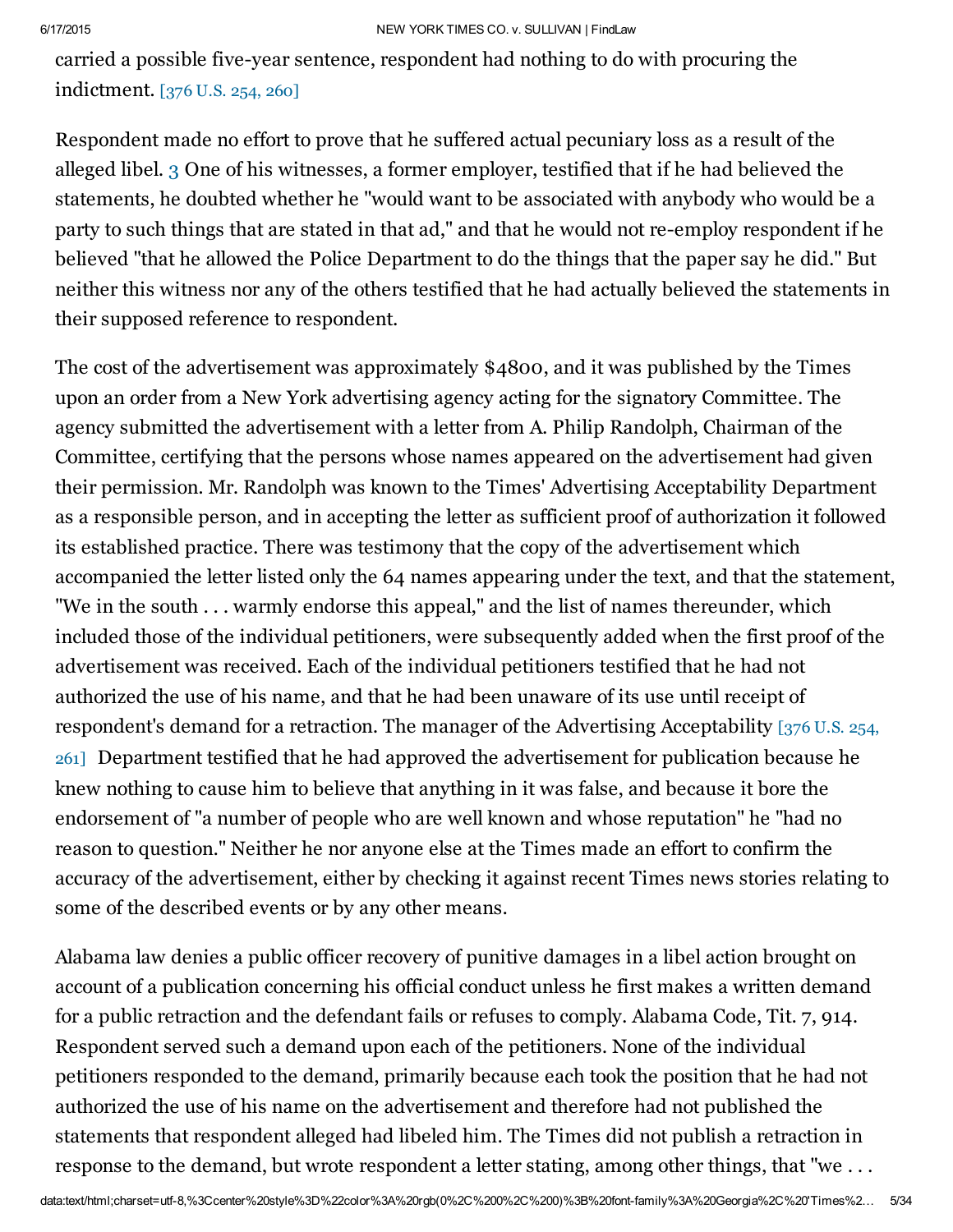are somewhat puzzled as to how you think the statements in any way reflect on you," and "you might, if you desire, let us know in what respect you claim that the statements in the advertisement reflect on you." Respondent filed this suit a few days later without answering the letter. The Times did, however, subsequently publish a retraction of the advertisement upon the demand of Governor John Patterson of Alabama, who asserted that the publication charged him with "grave misconduct and . . . improper actions and omissions as Governor of Alabama and Ex-Officio Chairman of the State Board of Education of Alabama." When asked to explain why there had been a retraction for the Governor but not for respondent, the [376 U.S. 254, 262] Secretary of the Times testified: "We did that because we didn't want anything that was published by The Times to be a reflection on the State of Alabama and the Governor was, as far as we could see, the embodiment of the State of Alabama and the proper representative of the State and, furthermore, we had by that time learned more of the actual facts which the ad purported to recite and, finally, the ad did refer to the action of the State authorities and the Board of Education presumably of which the Governor is the ex-officio chairman  $\dots$ ." On the other hand, he testified that he did not think that "any of the language in there referred to Mr. Sullivan."

The trial judge submitted the case to the jury under instructions that the statements in the advertisement were "libelous per se" and were not privileged, so that petitioners might be held liable if the jury found that they had published the advertisement and that the statements were made "of and concerning" respondent. The jury was instructed that, because the statements were libelous per se, "the law . . . implies legal injury from the bare fact of publication itself," "falsity and malice are presumed," "general damages need not be alleged or proved but are presumed," and "punitive damages may be awarded by the jury even though the amount of actual damages is neither found nor shown." An award of punitive damages - as distinguished from "general" damages, which are compensatory in nature - apparently requires proof of actual malice under Alabama law, and the judge charged that "mere negligence or carelessness is not evidence of actual malice or malice in fact, and does not justify an award of exemplary or punitive damages." He refused to charge, however, that the jury must be "convinced" of malice, in the sense of "actual intent" to harm or "gross negligence and recklessness," to make such an award, and he also refused to require that a verdict for respondent differentiate between compensatory and punitive damages. The judge rejected petitioners' contention [376 U.S. 254, 263] that his rulings abridged the freedoms of speech and of the press that are guaranteed by the First and Fourteenth Amendments.

In affirming the judgment, the Supreme Court of Alabama sustained the trial judge's rulings and instructions in all respects. 273 Ala. 656, 144 So.2d 25. It held that "where the words published tend to injure a person libeled by them in his reputation, profession, trade or business, or charge him with an indictable offense, or tend to bring the individual into public contempt," they are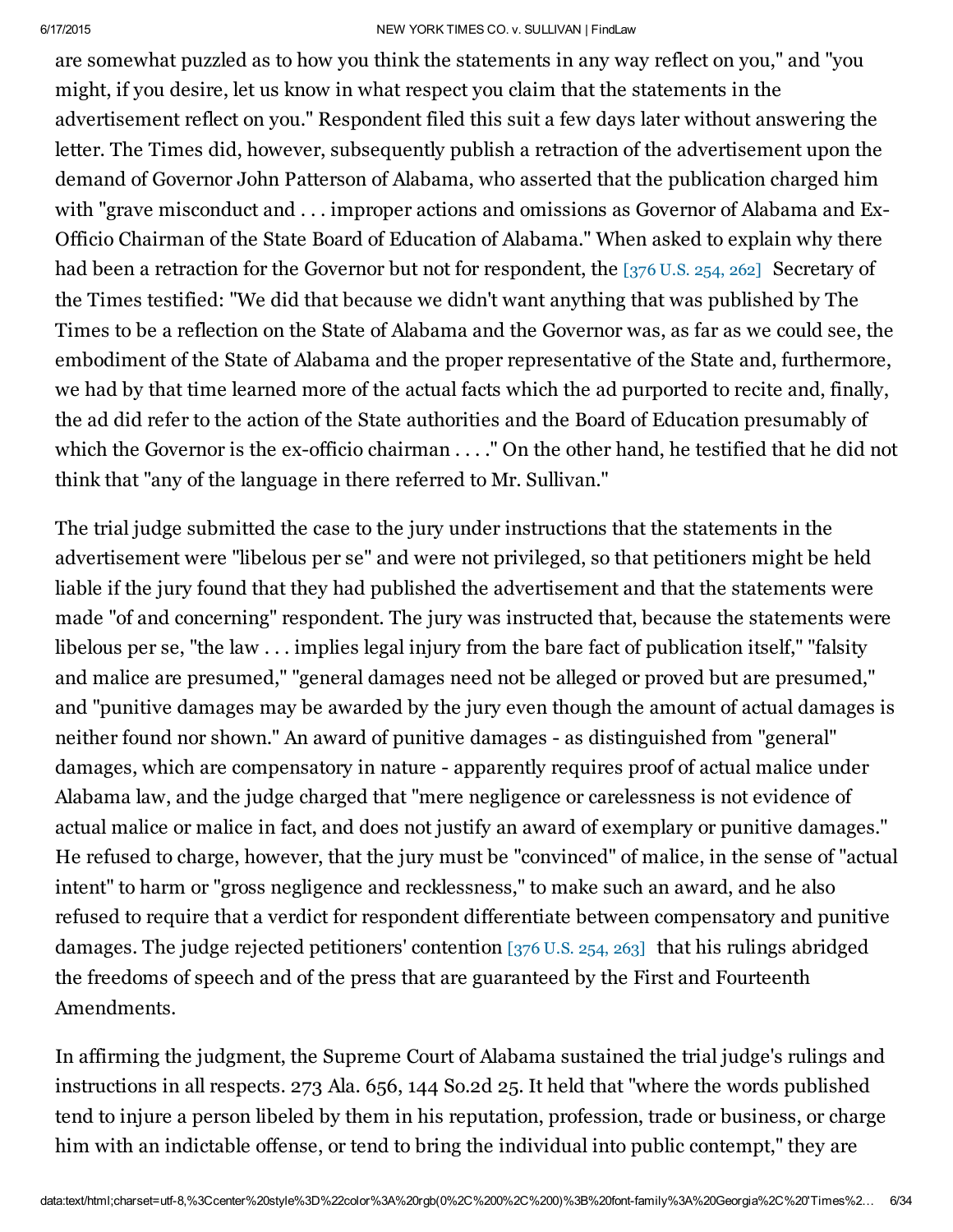"libelous per se"; that "the matter complained of is, under the above doctrine, libelous per se, if it was published of and concerning the plaintiff"; and that it was actionable without "proof of pecuniary injury . . ., such injury being implied." Id., at 673, 676, 144 So.2d, at 37, 41. It approved the trial court's ruling that the jury could find the statements to have been made "of and concerning" respondent, stating: "We think it common knowledge that the average person knows that municipal agents, such as police and firemen, and others, are under the control and direction of the city governing body, and more particularly under the direction and control of a single commissioner. In measuring the performance or deficiencies of such groups, praise or criticism is usually attached to the official in complete control of the body." Id., at 674-675, 144 So.2d at 39. In sustaining the trial court's determination that the verdict was not excessive, the court said that malice could be inferred from the Times' "irresponsibility" in printing the advertisement while "the Times in its own files had articles already published which would have demonstrated the falsity of the allegations in the advertisement"; from the Times' failure to retract for respondent while retracting for the Governor, whereas the falsity of some of the allegations was then known to the Times and "the matter contained in the advertisement was equally false as to both parties"; and from the testimony of the Times' Secretary that, [376 U.S. 254, 264] apart from the statement that the dining hall was pad-locked, he thought the two paragraphs were "substantially correct." Id., at  $686-687$ , 144 So.2d at 50-51. The court reaffirmed a statement in an earlier opinion that "There is no legal measure of damages in cases of this character." Id., at 686, 144 So.2d, at 50. It rejected petitioners' constitutional contentions with the brief statements that "The First Amendment of the U.S. Constitution does not protect libelous publications" and "The Fourteenth Amendment is directed against State action and not private action." Id., at 676, 144 So.2d, at 40.

Because of the importance of the constitutional issues involved, we granted the separate petitions for certiorari of the individual petitioners and of the Times. 371 [U.S.](http://caselaw.findlaw.com/us-supreme-court/371/946.html) 946 . We reverse the judgment. We hold that the rule of law applied by the Alabama courts is constitutionally deficient for failure to provide the safeguards for freedom of speech and of the press that are required by the First and Fourteenth Amendments in a libel action brought by a public official against critics of his official conduct. [4](http://caselaw.findlaw.com/us-supreme-court/376/254.html#f4) We [376 U.S. 254, 265] further hold that under the proper safeguards the evidence presented in this case is constitutionally insufficient to support the judgment for respondent.

I

We may dispose at the outset of two grounds asserted to insulate the judgment of the Alabama courts from constitutional scrutiny. The first is the proposition relied on by the State Supreme Court - that "The Fourteenth Amendment is directed against State action and not private action." That proposition has no application to this case. Although this is a civil lawsuit between private parties, the Alabama courts have applied a state rule of law which petitioners claim to impose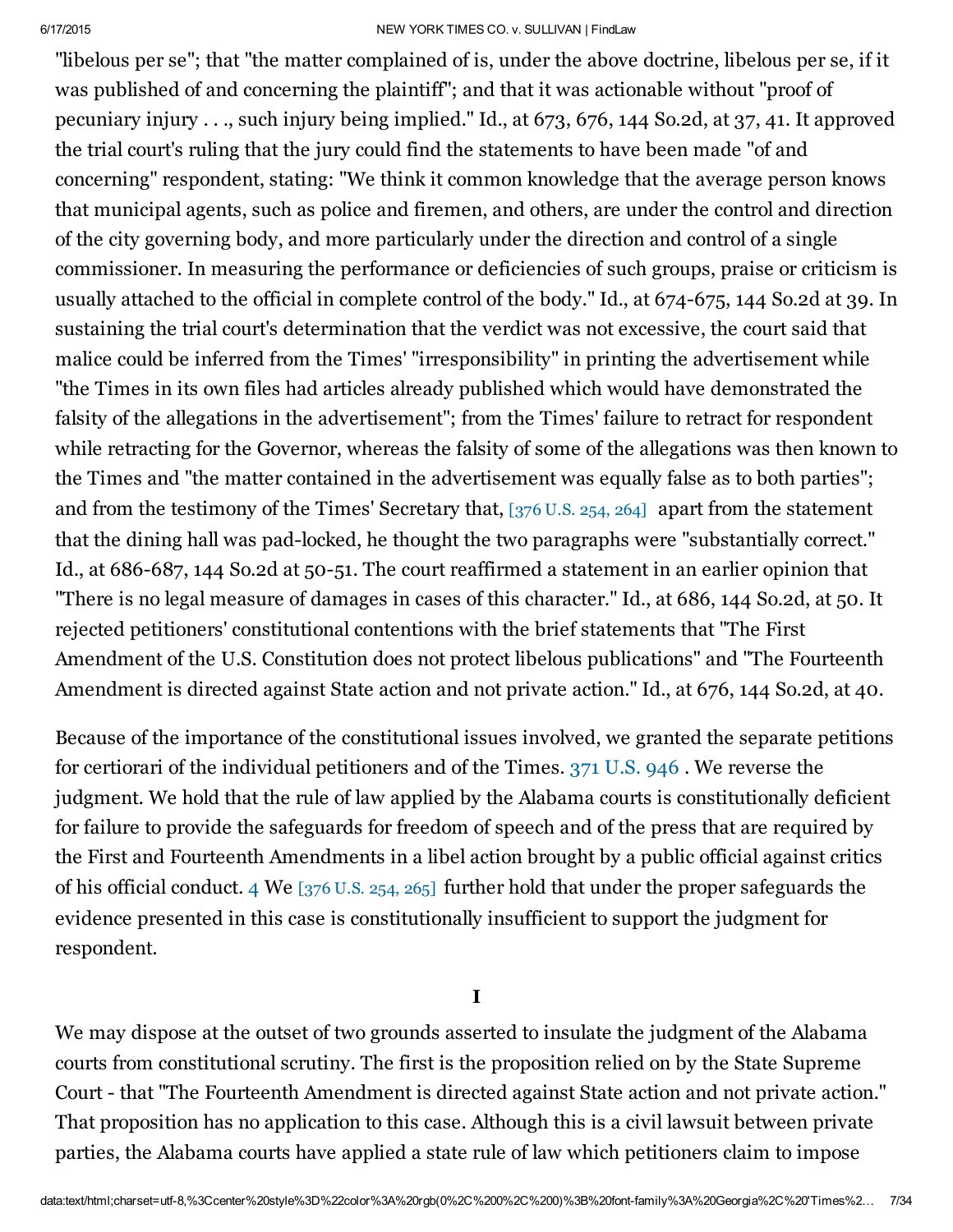invalid restrictions on their constitutional freedoms of speech and press. It matters not that that law has been applied in a civil action and that it is common law only, though supplemented by statute. See, e. g., Alabama Code, Tit. 7, 908-917. The test is not the form in which state power has been applied but, whatever the form, whether such power has in fact been exercised. See Ex parte Virginia, 100 U.S. [339,](http://caselaw.findlaw.com/us-supreme-court/100/339.html#346) 346-347; American Federation of Labor v. Swing, 312 [U.S.](http://caselaw.findlaw.com/us-supreme-court/312/321.html) 321.

The second contention is that the constitutional guarantees of freedom of speech and of the press are inapplicable here, at least so far as the Times is concerned, because the allegedly libelous statements were published as part of a paid, "commercial" advertisement. The argument relies on Valentine v. Chrestensen, 316 [U.S.](http://caselaw.findlaw.com/us-supreme-court/316/52.html) 52 , where the Court held that a city ordinance forbidding street distribution of commercial and business advertising matter did not abridge the First Amendment freedoms, even as applied to a handbill having a commercial message on one side but a protest against certain official action on the other. The reliance is wholly misplaced. The Court in Chrestensen reaffirmed the constitutional protection for "the freedom of communicating [376 U.S. 254, 266] information and disseminating opinion"; its holding was based upon the factual conclusions that the handbill was "purely commercial advertising" and that the protest against official action had been added only to evade the ordinance.

The publication here was not a "commercial" advertisement in the sense in which the word was used in Chrestensen. It communicated information, expressed opinion, recited grievances, protested claimed abuses, and sought financial support on behalf of a movement whose existence and objectives are matters of the highest public interest and concern. See N. A. A. C. P. v. Button, 371 [U.S.](http://caselaw.findlaw.com/us-supreme-court/371/415.html#435) 415, 435 . That the Times was paid for publishing the advertisement is as immaterial in this connection as is the fact that newspapers and books are sold. Smith v. California, 361 [U.S.](http://caselaw.findlaw.com/us-supreme-court/361/147.html#150) 147, 150 ; cf. Bantam Books, Inc., v. Sullivan, 372 [U.S.](http://caselaw.findlaw.com/us-supreme-court/372/58.html#64) 58, 64 , n. 6. Any other conclusion would discourage newspapers from carrying "editorial advertisements" of this type, and so might shut off an important outlet for the promulgation of information and ideas by persons who do not themselves have access to publishing facilities who wish to exercise their freedom of speech even though they are not members of the press. Cf. Lovell v. Griffin, 303 U.S. 444, 452 ; [Schneider](http://caselaw.findlaw.com/us-supreme-court/303/444.html#452) v. State, 308 [U.S.](http://caselaw.findlaw.com/us-supreme-court/308/147.html#164) 147, 164 . The effect would be to shackle the First Amendment in its attempt to secure "the widest possible dissemination of information from diverse and antagonistic sources." Associated Press v. United States, 326 [U.S.](http://caselaw.findlaw.com/us-supreme-court/326/1.html#20) 1, 20 . To avoid placing such a handicap upon the freedoms of expression, we hold that if the allegedly libelous statements would otherwise be constitutionally protected from the present judgment, they do not forfeit that protection because they were published in the from of a paid advertisement.  $5\quad 1376$  $5\quad 1376$ U.S. 254, 267]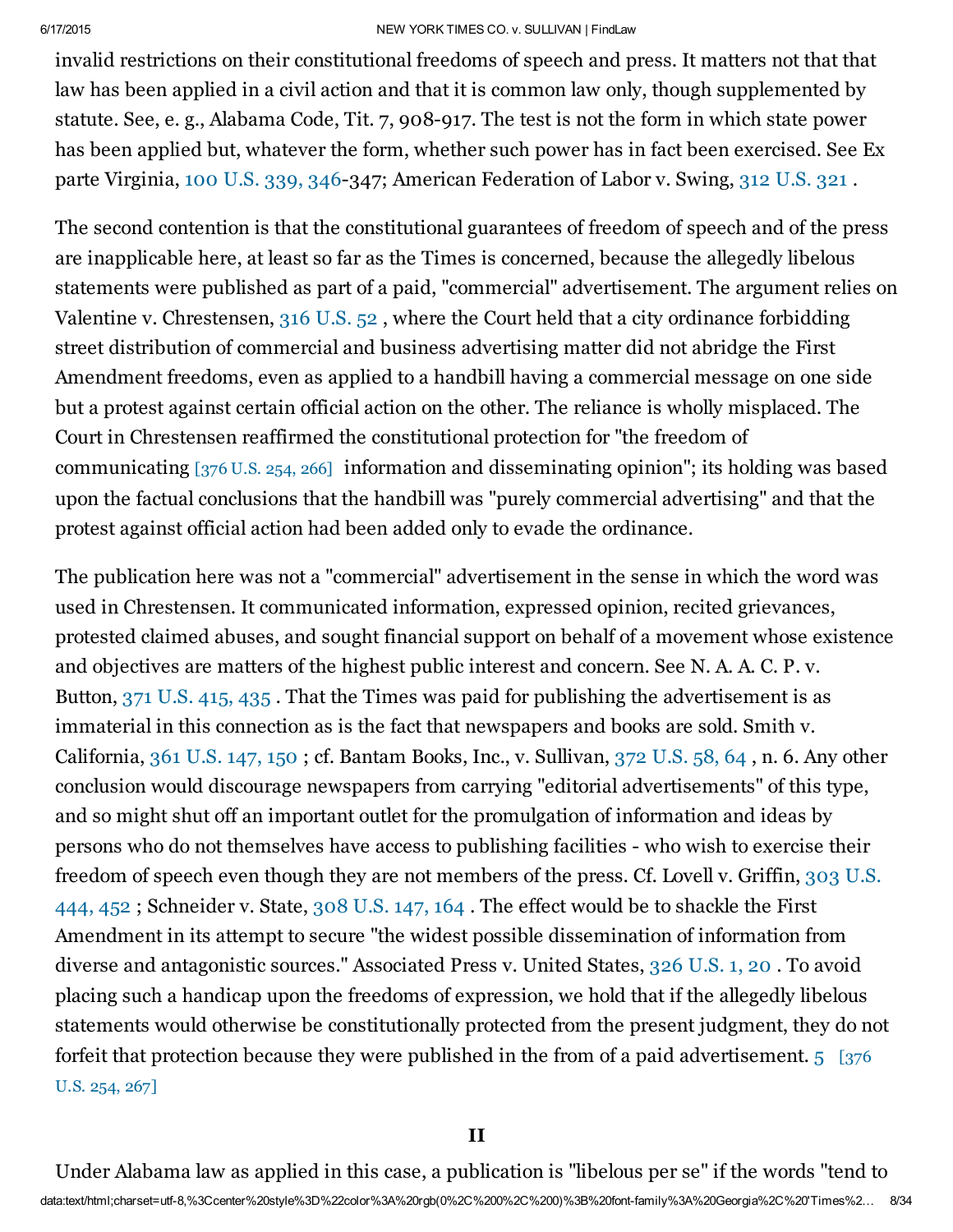injure a person . . . in his reputation" or to "bring [him] into public contempt"; the trial court stated that the standard was met if the words are such as to "injure him in his public office, or impute misconduct to him in his office, or want of official integrity, or want of fidelity to a public trust . . . ." The jury must find that the words were published "of and concerning" the plaintiff, but where the plaintiff is a public official his place in the governmental hierarchy is sufficient evidence to support a finding that his reputation has been affected by statements that reflect upon the agency of which he is in charge. Once "libel per se" has been established, the defendant has no defense as to stated facts unless he can persuade the jury that they were true in all their particulars. Alabama Ride Co. v. Vance, 235 Ala. 263, 178 So. 438 (1938); Johnson Publishing Co. v. Davis, 271 Ala. 474, 494-495, 124 So.2d 441, 457-458 (1960). His privilege of "fair comment" for expressions of opinion depends on the truth of the facts upon which the comment is based. Parsons v. Age-Herald Publishing Co., 181 Ala. 439, 450, 61 So. 345, 350 (1913). Unless he can discharge the burden of proving truth, general damages are presumed, and may be awarded without proof of pecuniary injury. A showing of actual malice is apparently a prerequisite to recovery of punitive damages, and the defendant may in any event forestall a punitive award by a retraction meeting the statutory requirements. Good motives and belief in truth do not negate an inference of malice, but are relevant only in mitigation of punitive damages if the jury chooses to accord them weight. Johnson Publishing Co. v. Davis, supra, 271 Ala., at 495, 124 So.2d, at 458. [376 U.S. 254, 268]

The question before us is whether this rule of liability, as applied to an action brought by a public official against critics of his official conduct, abridges the freedom of speech and of the press that is guaranteed by the first and Fourteenth Amendments.

Respondent relies heavily, as did the Alabama courts, on statements of this Court to the effect that the Constitution does not protect libelous publications. [6](http://caselaw.findlaw.com/us-supreme-court/376/254.html#f6) Those statements do not foreclose our inquiry here. None of the cases sustained the use of libel laws to impose sanctions upon expression critical of the official conduct of public officials. The dictum in Pennekamp v. Florida, 328 [U.S.](http://caselaw.findlaw.com/us-supreme-court/328/331.html#348) 331, 348 -349, that "when the statements amount to defamation, a judge has such remedy in damages for libel as do other public servants," implied no view as to what remedy might constitutionally be afforded to public officials. In Beauharnais v. Illinois, 343 [U.S.](http://caselaw.findlaw.com/us-supreme-court/343/250.html) 250 , the Court sustained an Illinois criminal libel statute as applied to a publication held to be both defamatory of a racial group and "liable to cause violence and disorder." But the Court was careful to note that it "retains and exercises authority to nullify action which encroaches on freedom of utterance under the guise of punishing libel"; for "public men, are, as it were, public property," and "discussion cannot be denied and the right, as well as the duty, of criticism must not be stifled." Id., at 263-264, and n. 18. In the only previous case that did present the question of constitutional limitations upon the power to award damages for libel of a public official, the Court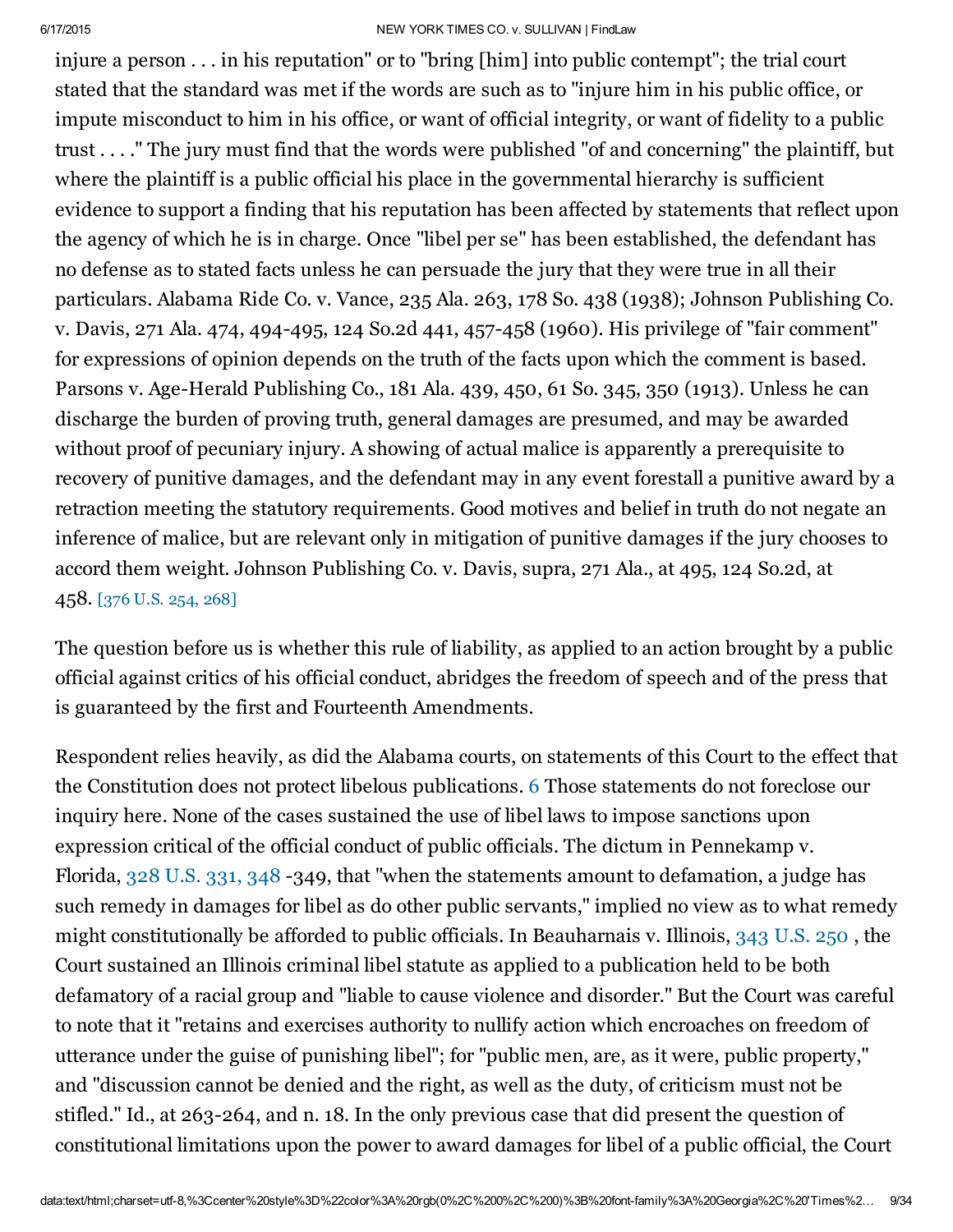was equally divided and the question was not decided. Schenectady Union Pub. Co. v. Sweeney,316 [U.S.](http://caselaw.findlaw.com/us-supreme-court/316/642.html) 642 . [376 U.S. 254, 269] In deciding the question now, we are compelled by neither precedent nor policy to give any more weight to the epithet "libel" than we have to other "mere labels" of state law. N. A. A. C. P. v. Button, 371 [U.S.](http://caselaw.findlaw.com/us-supreme-court/371/415.html#429) 415, 429 . Like insurrection, [7](http://caselaw.findlaw.com/us-supreme-court/376/254.html#f7)contempt, [8](http://caselaw.findlaw.com/us-supreme-court/376/254.html#f8) advocacy of unlawful acts, [9](http://caselaw.findlaw.com/us-supreme-court/376/254.html#f9) breach of the peace, [10](http://caselaw.findlaw.com/us-supreme-court/376/254.html#f10) obscenity, [11](http://caselaw.findlaw.com/us-supreme-court/376/254.html#f11) solicitation of legal business, [12](http://caselaw.findlaw.com/us-supreme-court/376/254.html#f12) and the various other formulae for the repression of expression that have been challenged in this court, libel can claim no talismanic immunity from constitutional limitations. It must be measured by standards that satisfy the First Amendment.

The general proposition that freedom of expression upon public questions is secured by the First Amendment has long been settled by our decisions. The constitutional safeguard, we have said, "was fashioned to assure unfettered interchange of ideas for the bringing about of political and social changes desired by the people." Roth v. United States, 354 U.S. [476,](http://caselaw.findlaw.com/us-supreme-court/354/476.html#484) 484 . "The maintenance of the opportunity for free political discussion to the end that government may be responsive to the will of the people and that changes may be obtained by lawful means, an opportunity essential to the security of the Republic, is a fundamental principle of our constitutional system." Stromberg v. California, 283 U.S. [359,](http://caselaw.findlaw.com/us-supreme-court/283/359.html#369) 369 . "[I]t is a prized American privilege to speak one's mind, although not always with perfect good taste, on all public institutions," Bridges v. California, 314 U.S. [252,](http://caselaw.findlaw.com/us-supreme-court/314/252.html#270) 270 , and this opportunity is to be afforded for "vigorous advocacy" no less than "abstract discussion." N. A. A. C. P. v. Button, 371 U.S. 415, 429 . [376 U.S. 254, 270] The First Amendment, said Judge Learned Hand, ["presupposes](http://caselaw.findlaw.com/us-supreme-court/371/415.html#429) that right conclusions are more likely to be gathered out of a multitude of tongues, than through any kind of authoritative selection. To many this is, and always will be, folly; but we have staked upon it our all." United States v. Associated Press, 52 F. Supp. 362, 372 (D.C. S. D. N. Y. 1943). Mr. Justice Brandeis, in his concurring opinion in Whitney v. California,  $274$  [U.S.](http://caselaw.findlaw.com/us-supreme-court/274/357.html#375)  $357$ ,  $375$  -376, gave the principle its classic formulation:

"Those who won our independence believed . . . that public discussion is a political duty; and that this should be a fundamental principle of the American government. They recognized the risks to which all human institutions are subject. But they knew that order cannot be secured merely through fear of punishment for its infraction; that it is hazardous to discourage thought, hope and imagination; that fear breeds repression; that repression breeds hate; that hate menaces stable government; that the path of safety lies in the opportunity to discuss freely supposed grievances and proposed remedies; and that the fitting remedy for evil counsels is good ones. Believing in the power of reason as applied through public discussion, they eschewed silence coerced by law the argument of force in its worst form. Recognizing the occasional tyrannies of governing majorities, they amended the Constitution so that free speech and assembly should be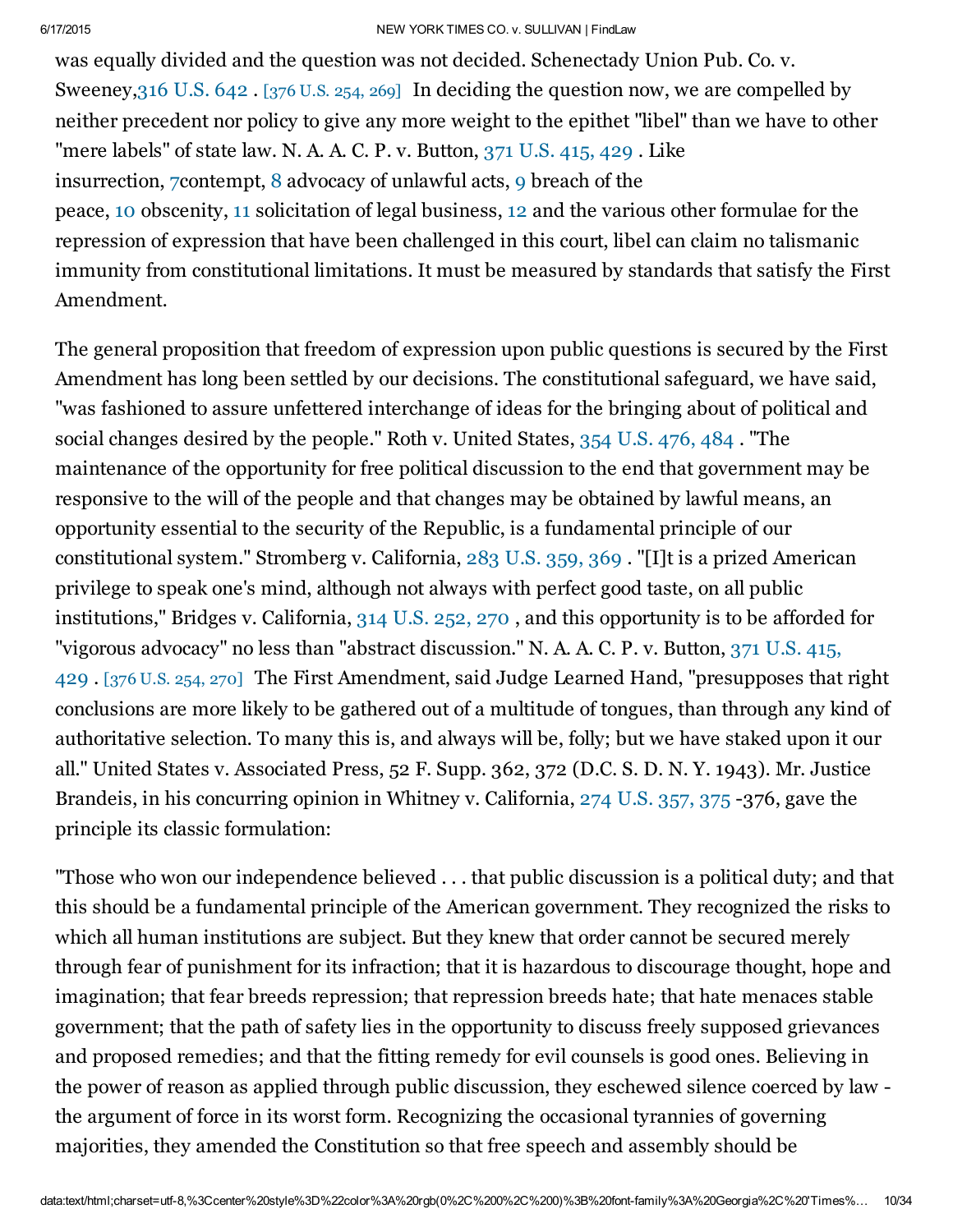## guaranteed."

Thus we consider this case against the background of a profound national commitment to the principle that debate on public issues should be uninhibited, robust, and wide-open, and that it may well include vehement, caustic, and sometimes unpleasantly sharp attacks on government and public officials. See Terminiello v. Chicago, 337 [U.S.](http://caselaw.findlaw.com/us-supreme-court/337/1.html#4) 1, 4 ; De Jonge v. Oregon, 299 U.S. 353 , [376 U.S. 254, 271] 365. The present [advertisement,](http://caselaw.findlaw.com/us-supreme-court/299/353.html) as an expression of grievance and protest on one of the major public issues of our time, would seem clearly to qualify for the constitutional protection. The question is whether it forfeits that protection by the falsity of some of its factual statements and by its alleged defamation of respondent.

Authoritative interpretations of the First Amendment guarantees have consistently refused to recognize an exception for any test of truth - whether administered by judges, juries, or administrative officials - and especially one that puts the burden of proving truth on the speaker. Cf. Speiser v. Randall,  $357$  [U.S.](http://caselaw.findlaw.com/us-supreme-court/357/513.html#525)  $513$ ,  $525$  -526. The constitutional protection does not turn upon "the truth, popularity, or social utility of the ideas and beliefs which are offered." N. A. A. C. P. v. Button, 371 [U.S.](http://caselaw.findlaw.com/us-supreme-court/371/415.html#445) 415, 445 . As Madison said, "Some degree of abuse is inseparable from the proper use of every thing; and in no instance is this more true than in that of the press." 4 Elliot's Debates on the Federal Constitution (1876), p. 571. In Cantwell v. Connecticut, 310 U.S. [296,](http://caselaw.findlaw.com/us-supreme-court/310/296.html#310) 310 , the Court declared:

"In the realm of religious faith, and in that of political belief, sharp differences arise. In both fields the tenets of one man may seem the rankest error to his neighbor. To persuade others to his own point of view, the pleader, as we know, at times, resorts to exaggeration, to vilification of men who have been, or are, prominent in church or state, and even to false statement. But the people of this nation have ordained in the light of history, that, in spite of the probability of excesses and abuses, these liberties are, in the long view, essential to enlightened opinion and right conduct on the part of the citizens of a democracy."

That erroneous statement is inevitable in free debate, and that it must be protected if the freedoms of expression  $[376 \text{ U.S. } 254, 272]$  are to have the "breathing space" that they "need ... to survive," N. A. A. C. P. v. Button, 371 [U.S.](http://caselaw.findlaw.com/us-supreme-court/371/415.html#433) 415, 433 , was also recognized by the Court of Appeals for the District of Columbia Circuit in Sweeney v. Patterson, 76 U.S. App. D.C. 23, 24, 128 F.2d 457, 458 (1942), cert. denied, 317 [U.S.](http://caselaw.findlaw.com/us-supreme-court/317/678.html) 678 . Judge Edgerton spoke for a unanimous court which affirmed the dismissal of a Congressman's libel suit based upon a newspaper article charging him with anti-Semitism in opposing a judicial appointment. He said:

"Cases which impose liability for erroneous reports of the political conduct of officials reflect the obsolete doctrine that the governed must not criticize their governors. . . . The interest of the public here outweighs the interest of appellant or any other individual. The protection of the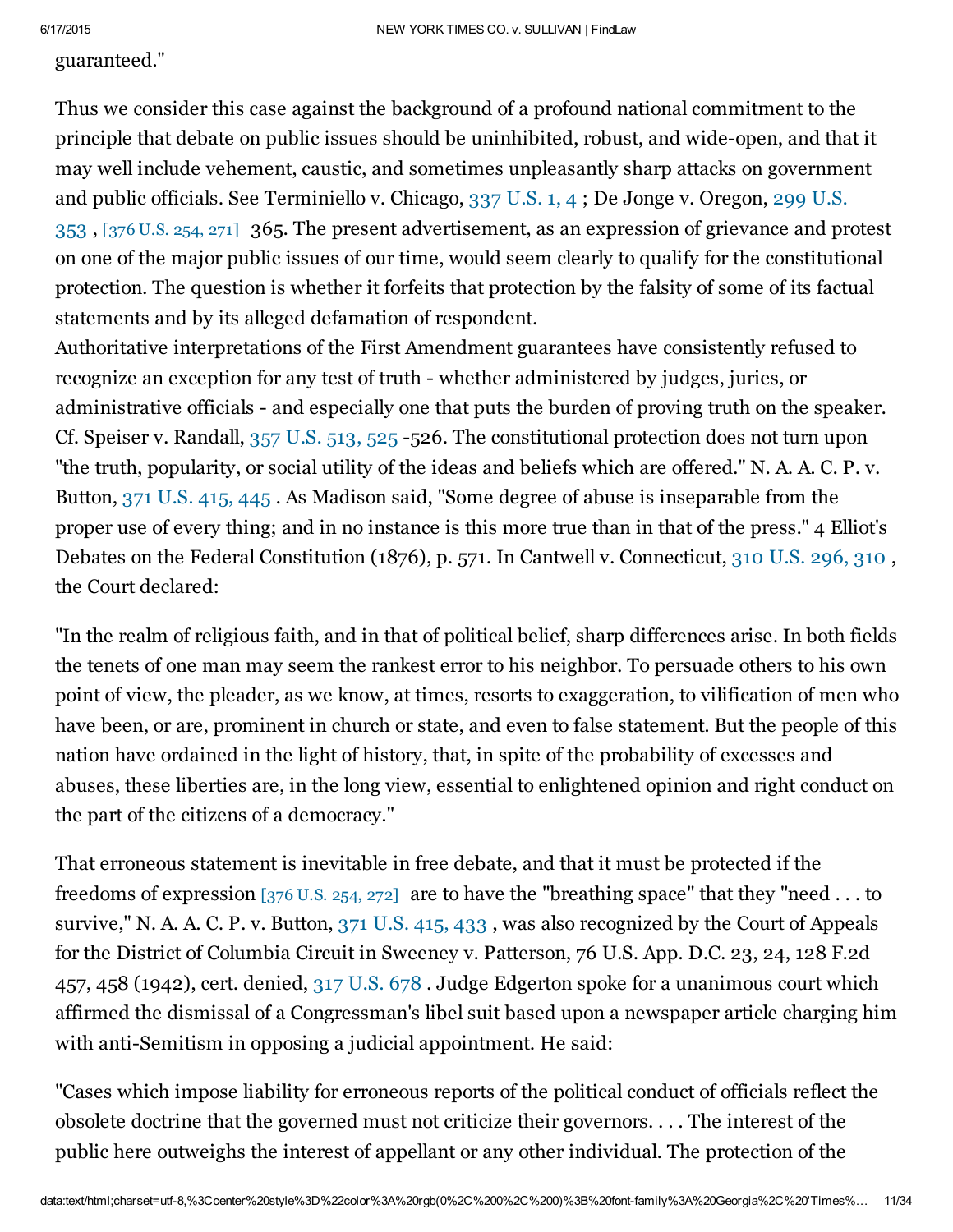public requires not merely discussion, but information. Political conduct and views which some respectable people approve, and others condemn, are constantly imputed to Congressmen. Errors of fact, particularly in regard to a man's mental states and processes, are inevitable. . . . Whatever is added to the field of libel is taken from the field of free debate." [13](http://caselaw.findlaw.com/us-supreme-court/376/254.html#f13)

Injury to official reputation affords no more warrant for repressing speech that would otherwise be free than does factual error. Where judicial officers are involved, this Court has held that concern for the dignity and [376 U.S. 254, 273] reputation of the courts does not justify the punishment as criminal contempt of criticism of the judge or his decision. Bridges v. California,  $314$  [U.S.](http://caselaw.findlaw.com/us-supreme-court/314/252.html)  $252$ . This is true even though the utterance contains "half-truths" and "misinformation." Pennekamp v. Florida, 328 [U.S.](http://caselaw.findlaw.com/us-supreme-court/328/331.html#342) 331, 342 , 343, n. 5, 345. Such repression can be justified, if at all, only by a clear and present danger of the obstruction of justice. See also Craig v. Harney, 331 [U.S.](http://caselaw.findlaw.com/us-supreme-court/331/367.html) 367 ; Wood v. Georgia, 370 [U.S.](http://caselaw.findlaw.com/us-supreme-court/370/375.html) 375 . If judges are to be treated as "men of fortitude, able to thrive in a hardy climate," Craig v. Harney, supra, 331 [U.S.,](http://caselaw.findlaw.com/us-supreme-court/331/367.html#376) at 376 , surely the same must be true of other government officials, such as elected city commissioners. [14](http://caselaw.findlaw.com/us-supreme-court/376/254.html#f14) Criticism of their official conduct does not lose its constitutional protection merely because it is effective criticism and hence diminishes their official reputations.

If neither factual error nor defamatory content suffices to remove the constitutional shield from criticism of official conduct, the combination of the two elements is no less inadequate. This is the lesson to be drawn from the great controversy over the Sedition Act of 1798, 1 Stat. 596, which first crystallized a national awareness of the central meaning of the First Amendment. See Levy, Legacy of Suppression (1960), at 258 et seq.; Smith, Freedom's Fetters (1956), at 426, 431, and passim. That statute made it a crime, punishable by a \$5,000 fine and five years in prison, "if any person shall write, print, utter or publish . . . any false, scandalous and malicious [376 U.S. 254, 274] writing or writings against the government of the United States, or either house of the Congress. . ., or the President . . ., with intent to defame . . . or to bring them, or either of them, into contempt or disrepute; or to excite against them, or either or any of them, the hatred of the good people of the United States." The Act allowed the defendant the defense of truth, and provided that the jury were to be judges both of the law and the facts. Despite these qualifications, the Act was vigorously condemned as unconstitutional in an attack joined in by Jefferson and Madison. In the famous Virginia Resolutions of 1798, the General Assembly of Virginia resolved that it

"doth particularly protest against the palpable and alarming infractions of the Constitution, in the two late cases of the `Alien and Sedition Acts,' passed at the last session of Congress . . . . [The Sedition Act] exercises . . . a power not delegated by the Constitution, but, on the contrary, expressly and positively forbidden by one of the amendments thereto - a power which, more than any other, ought to produce universal alarm, because it is levelled against the right of freely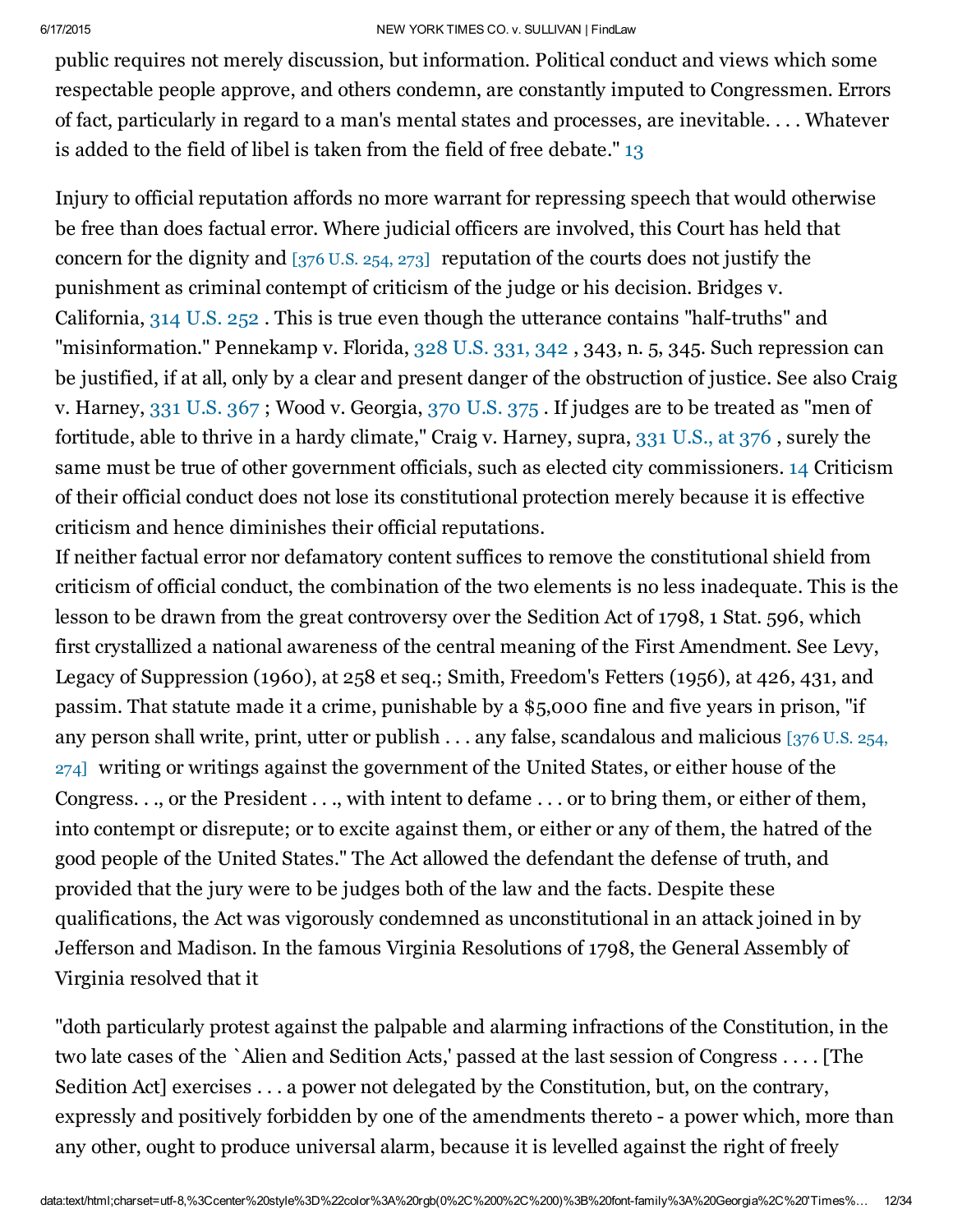examining public characters and measures, and of free communication among the people thereon, which has ever been justly deemed the only effectual guardian of every other right." 4 Elliot's Debates, supra, pp. 553-554.

Madison prepared the Report in support of the protest. His premise was that the Constitution created a form of government under which "The people, not the government, possess the absolute sovereignty." The structure of the government dispersed power in reflection of the people's distrust of concentrated power, and of power itself at all levels. This form of government was "altogether different" from the British form, under which the Crown was sovereign and the people were subjects. "Is [376 U.S. 254, 275] it not natural and necessary, under such different circumstances," he asked, "that a different degree of freedom in the use of the press should be contemplated?" Id., pp. 569-570. Earlier, in a debate in the House of Representatives, Madison had said: "If we advert to the nature of Republican Government, we shall find that the censorial power is in the people over the Government, and not in the Government over the people." 4 Annals of Congress, p. 934 (1794). Of the exercise of that power by the press, his Report said: "In every state, probably, in the Union, the press has exerted a freedom in canvassing the merits and measures of public men, of every description, which has not been confined to the strict limits of the common law. On this footing the freedom of the press has stood; on this foundation it yet stands . . . ." 4 Elliot's Debates, supra, p. 570. The right of free public discussion of the stewardship of public officials was thus, in Madison's view, a fundamental principle of the American form of government.  $15 \left[376 \text{ U.S. } 254, 276\right]$  $15 \left[376 \text{ U.S. } 254, 276\right]$ 

Although the Sedition Act was never tested in this Court, [16](http://caselaw.findlaw.com/us-supreme-court/376/254.html#f16) the attack upon its validity has carried the day in the court of history. Fines levied in its prosecution were repaid by Act of Congress on the ground that it was unconstitutional. See, e. g., Act of July 4, 1840, c. 45, 6 Stat. 802, accompanied by H. R. Rep. No. 86, 26th Cong., 1st Sess. (1840). Calhoun, reporting to the Senate on February 4, 1836, assumed that its invalidity was a matter "which no one now doubts." Report with Senate bill No. 122, 24th Cong., 1st Sess., p. 3. Jefferson, as President, pardoned those who had been convicted and sentenced under the Act and remitted their fines, stating: "I discharged every person under punishment or prosecution under the sedition law, because I considered, and now consider, that law to be a nullity, as absolute and as palpable as if Congress had ordered us to fall down and worship a golden image." Letter to Mrs. Adams, July 22, 1804, 4 Jefferson's Works (Washington ed.), pp. 555, 556. The invalidity of the Act has also been assumed by Justices of this Court. See Holmes, J., dissenting and joined by Brandeis, J., in Abrams v. United States, 250 [U.S.](http://caselaw.findlaw.com/us-supreme-court/250/616.html#630) 616, 630 ; Jackson, J., dissenting in Beauharnais v. Illinois, 343 U.S. 250, 288 289; Douglas, The Right of the People (1958), p. 47. See also Cooley, [Constitutional](http://caselaw.findlaw.com/us-supreme-court/343/250.html#288) Limitations (8th ed., Carrington, 1927), pp. 899-900; Chafee, Free Speech in the United States (1942), pp. 2728. These views reflect a broad consensus that the Act, because of the restraint it imposed upon criticism of government and public officials, was inconsistent with the First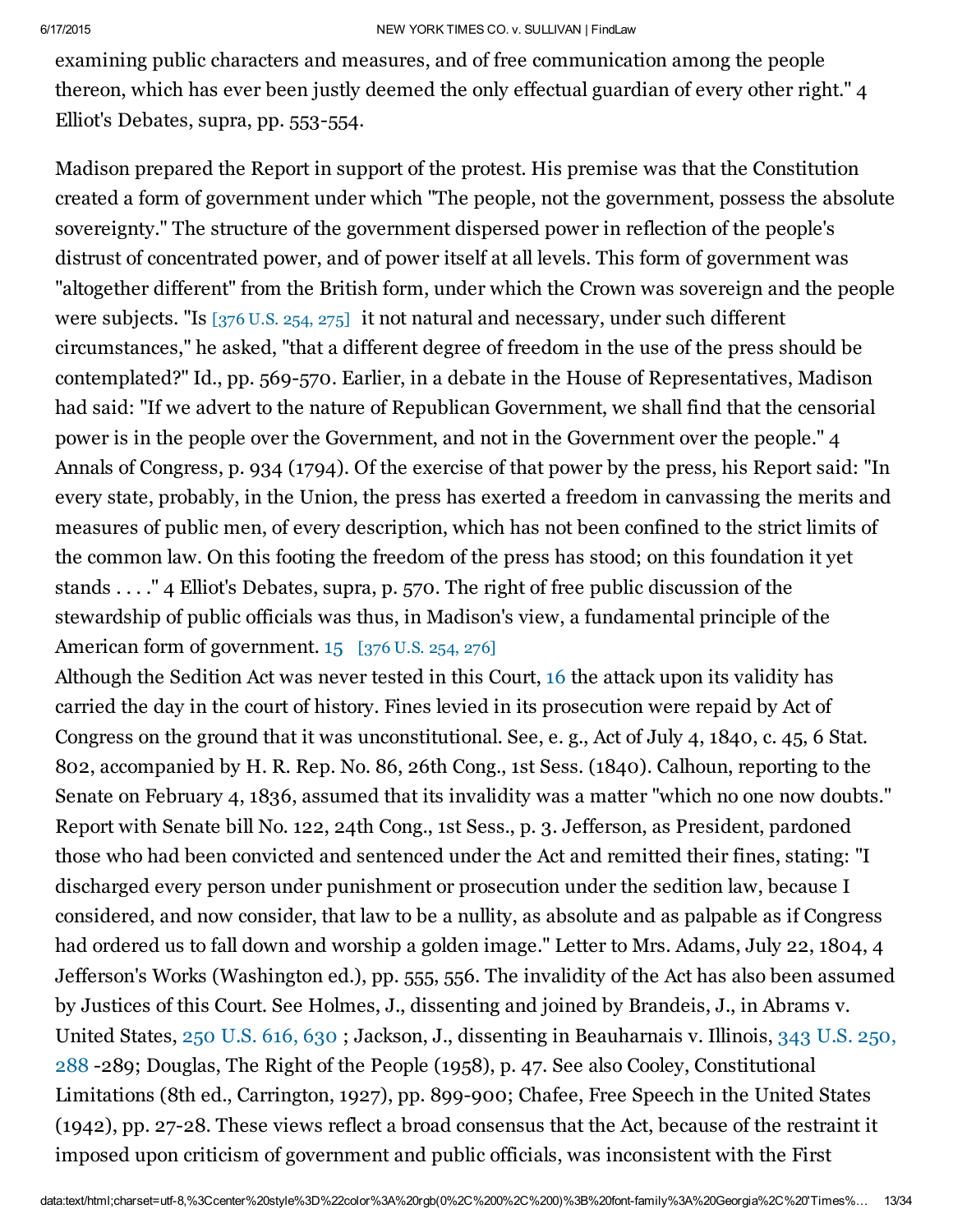## Amendment.

There is no force in respondent's argument that the constitutional limitations implicit in the history of the Sedition Act apply only to Congress and not to the States. It is true that the First Amendment was originally addressed only to action by the Federal Government, and  $\frac{376 \text{ U.S. } 254}{376 \text{ U.S. } 254}$ 277] that Jefferson, for one, while denying the power of Congress "to controul the freedom of the press," recognized such a power in the States. See the 1804 Letter to Abigail Adams quoted in Dennis v. United States, 341 U.S. [494,](http://caselaw.findlaw.com/us-supreme-court/341/494.html#522) 522 , n. 4 (concurring opinion). But this distinction was eliminated with the adoption of the Fourteenth Amendment and the application to the States of the First Amendment's restrictions. See, e. g., Gitlow v. New York, 268 U.S. [652,](http://caselaw.findlaw.com/us-supreme-court/268/652.html#666) 666 ; Schneider v. State, 308 [U.S.](http://caselaw.findlaw.com/us-supreme-court/308/147.html#160) 147, 160 ; Bridges v. California, 314 U.S. [252,](http://caselaw.findlaw.com/us-supreme-court/314/252.html#268) 268 ; Edwards v. South Carolina, 372 U.S. [229,](http://caselaw.findlaw.com/us-supreme-court/372/229.html#235) 235 .

What a State may not constitutionally bring about by means of a criminal statute is likewise beyond the reach of its civil law of libel. [17](http://caselaw.findlaw.com/us-supreme-court/376/254.html#f17) The fear of damage awards under a rule such as that invoked by the Alabama courts here may be markedly more inhibiting than the fear of prosecution under a criminal statute. See City of Chicago v. Tribune Co., 307 Ill. 595, 607, 139 N. E. 86, 90 (1923). Alabama, for example, has a criminal libel law which subjects to prosecution "any person who speaks, writes, or prints of and concerning another any accusation falsely and maliciously importing the commission by such person of a felony, or any other indictable offense involving moral turpitude," and which allows as punishment upon conviction a fine not exceeding \$500 and a prison sentence of six months. Alabama Code, Tit. 14, 350. Presumably a person charged with violation of this statute enjoys ordinary criminal-law safeguards such as the requirements of an indictment and of proof beyond a reasonable doubt. These safeguards are not available to the defendant in a civil action. The judgment awarded in this case - without the need for any proof of actual pecuniary loss - was one thousand times greater than the maximum fine provided by the Alabama criminal statute, and one hundred times greater than that provided by the Sedition Act.  $[376 \text{ U.S. } 254, 278]$  And since there is no double-jeopardy limitation applicable to civil lawsuits, this is not the only judgment that may be awarded against petitioners for the same publication. [18](http://caselaw.findlaw.com/us-supreme-court/376/254.html#f18) Whether or not a newspaper can survive a succession of such judgments, the pall of fear and timidity imposed upon those who would give voice to public criticism is an atmosphere in which the First Amendment freedoms cannot survive. Plainly the Alabama law of civil libel is "a form of regulation that creates hazards to protected freedoms markedly greater than those that attend reliance upon the criminal law." Bantam Books, Inc., v. [Sullivan,](http://caselaw.findlaw.com/us-supreme-court/372/58.html#70) 372 U.S. 58, 70 .

The state rule of law is not saved by its allowance of the defense of truth. A defense for erroneous statements honestly made is no less essential here than was the requirement of proof of guilty knowledge which, in Smith v. California, 361 [U.S.](http://caselaw.findlaw.com/us-supreme-court/361/147.html) 147 , we held indispensable to a valid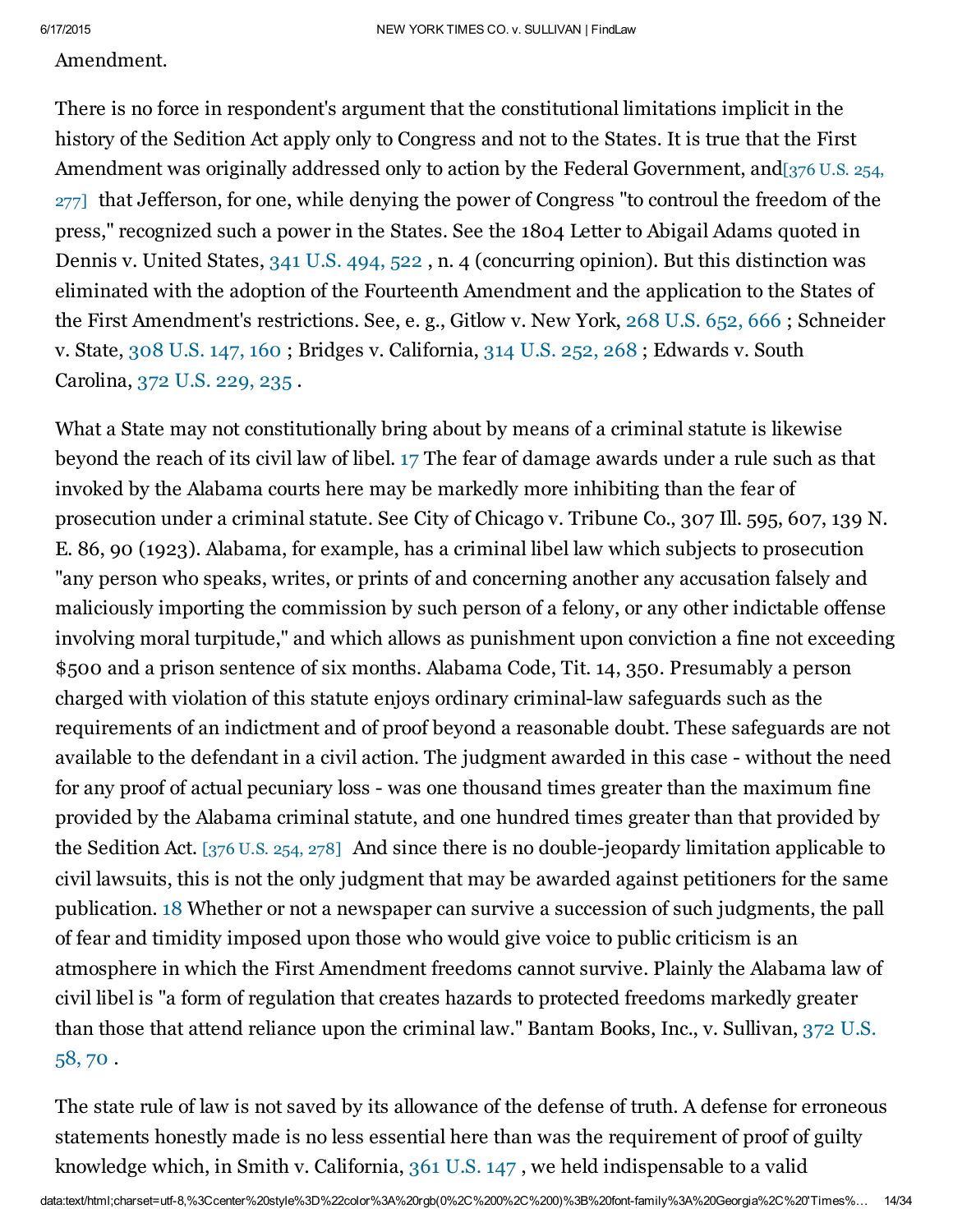conviction of a bookseller for possessing obscene writings for sale. We said:

"For if the bookseller is criminally liable without knowledge of the contents, . . . he will tend to restrict the books he sells to those he has inspected; and thus the State will have imposed a restriction upon the distribution of constitutionally protected as well as obscene literature. . . . And the bookseller's burden would become the public's burden, for by restricting him the public's access to reading matter would be restricted. . . . [H]is timidity in the face of his absolute criminal liability, thus would tend to restrict the public's access to forms of the printed word which the State could not constitutionally [376 U.S. 254, 279] suppress directly. The bookseller's selfcensorship, compelled by the State, would be a censorship affecting the whole public, hardly less virulent for being privately administered. Through it, the distribution of all books, both obscene and not obscene, would be impeded."  $(361$  [U.S.](http://caselaw.findlaw.com/us-supreme-court/361/147.html#153)  $147, 153$  -154.)

A rule compelling the critic of official conduct to guarantee the truth of all his factual assertions and to do so on pain of libel judgments virtually unlimited in amount - leads to a comparable "self-censorship." Allowance of the defense of truth, with the burden of proving it on the defendant, does not mean that only false speech will be deterred. [19](http://caselaw.findlaw.com/us-supreme-court/376/254.html#f19) Even courts accepting this defense as an adequate safeguard have recognized the difficulties of adducing legal proofs that the alleged libel was true in all its factual particulars. See, e. g., Post Publishing Co. v. Hallam, 59 F. 530, 540 (C. A. 6th Cir. 1893); see also Noel, Defamation of Public Officers and Candidates. 49 Col. L. Rev. 875, 892 (1949). Under such a rule, would-be critics of official conduct may be deterred from voicing their criticism, even though it is believed to be true and even though it is in fact true, because of doubt whether it can be proved in court or fear of the expense of having to do so. They tend to make only statements which "steer far wider of the unlawful zone." Speiser v. Randall, supra, 357 [U.S.,](http://caselaw.findlaw.com/us-supreme-court/357/513.html#526) at 526 . The rule thus dampens the vigor and limits the variety of public debate. It is inconsistent with the First and Fourteenth Amendments.

The constitutional guarantees require, we think, a federal rule that prohibits a public official from recovering damages for a defamatory falsehood relating to his official conduct unless he proves that the statement was made  $\left[376 \text{ U.S. } 254, 280\right]$  with "actual malice" - that is, with knowledge that it was false or with reckless disregard of whether it was false or not. An oft-cited statement of a like rule, which has been adopted by a number of state courts, [20](http://caselaw.findlaw.com/us-supreme-court/376/254.html#f20) is found in the Kansas case of Coleman v. MacLennan, 78 Kan. 711, 98 P. 281 (1908). The State Attorney General, a candidate for re-election and a member of the commission charged with the management and control of the state school fund, sued a newspaper publisher for alleged libel in an article purporting to state facts relating to his official conduct in connection with a school-fund transaction. The defendant pleaded privilege and the trial judge, over the plaintiff's objection, instructed the jury that

"where an article is published and circulated among voters for the sole purpose of giving what the defendant [376 U.S. 254, 281] believes to be truthful information concerning a candidate for public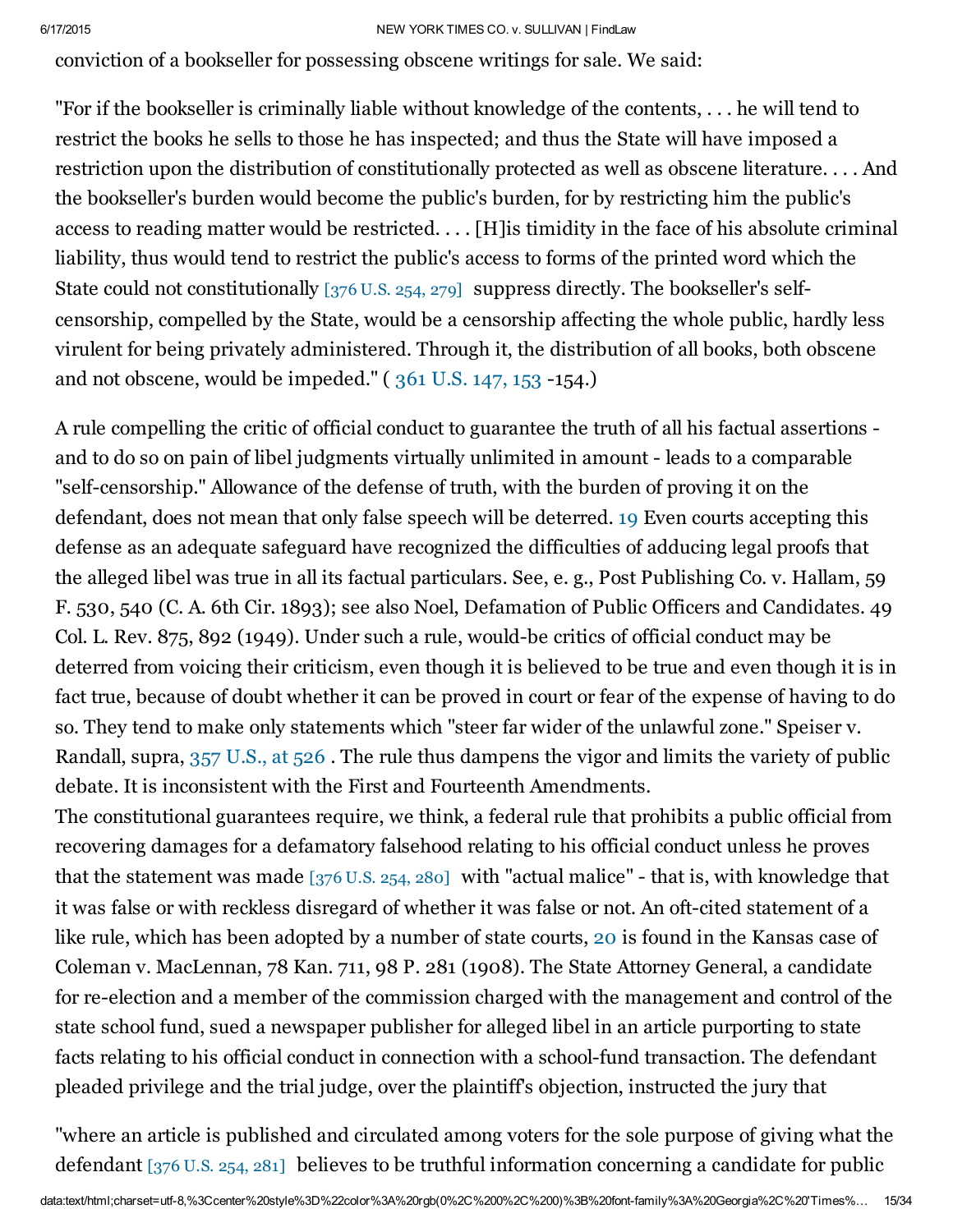office and for the purpose of enabling such voters to cast their ballot more intelligently, and the whole thing is done in good faith and without malice, the article is privileged, although the principal matters contained in the article may be untrue in fact and derogatory to the character of the plaintiff; and in such a case the burden is on the plaintiff to show actual malice in the publication of the article."

In answer to a special question, the jury found that the plaintiff had not proved actual malice, and a general verdict was returned for the defendant. On appeal the Supreme Court of Kansas, in an opinion by Justice Burch, reasoned as follows (78 Kan., at 724, 98 P., at 286):

"It is of the utmost consequence that the people should discuss the character and qualifications of candidates for their suffrages. The importance to the state and to society of such discussions is so vast, and the advantages derived are so great, that they more than counterbalance the inconvenience of private persons whose conduct may be involved, and occasional injury to the reputations of individuals must yield to the public welfare, although at times such injury may be great. The public benefit from publicity is so great, and the chance of injury to private character so small, that such discussion must be privileged."

The court thus sustained the trial court's instruction as a correct statement of the law, saying:

"In such a case the occasion gives rise to a privilege, qualified to this extent: any one claiming to be defamed by the communication must show actual malice or go remediless. This privilege extends to a great variety of subjects, and includes matters of [376 U.S. 254, 282] public concern, public men, and candidates for office." 78 Kan., at 723, 98 P., at 285.

Such a privilege for criticism of official conduct [21](http://caselaw.findlaw.com/us-supreme-court/376/254.html#f21) is appropriately analogous to the protection accorded a public official when he is sued for libel by a private citizen. In Barr v. Matteo, 360 U.S. 564, 575 , this Court held the utterance of a federal official to be absolutely [privileged](http://caselaw.findlaw.com/us-supreme-court/360/564.html#575) if made "within the outer perimeter" of his duties. The States accord the same immunity to statements of their highest officers, although some differentiate their lesser officials and qualify the privilege they enjoy. [22](http://caselaw.findlaw.com/us-supreme-court/376/254.html#f22) But all hold that all officials are protected unless actual malice can be proved. The reason for the official privilege is said to be that the threat of damage suits would otherwise "inhibit the fearless, vigorous, and effective administration of policies of government" and "dampen the ardor of all but the most resolute, or the most irresponsible, in the unflinching discharge of their duties." Barr v. Matteo, supra, 360 [U.S.,](http://caselaw.findlaw.com/us-supreme-court/360/564.html#571) at 571. Analogous considerations support the privilege for the citizen-critic of government. It is as much his duty to criticize as it is the official's duty to administer. See Whitney v. California, 274 [U.S.](http://caselaw.findlaw.com/us-supreme-court/274/357.html#375) 357, 375 (concurring opinion of Mr. Justice Brandeis), quoted supra, p. 270. As Madison said, see supra, p. 275, "the censorial power is in the people over the Government, and not in the Government over the people." It would give public servants an unjustified preference over the public they serve, if critics of official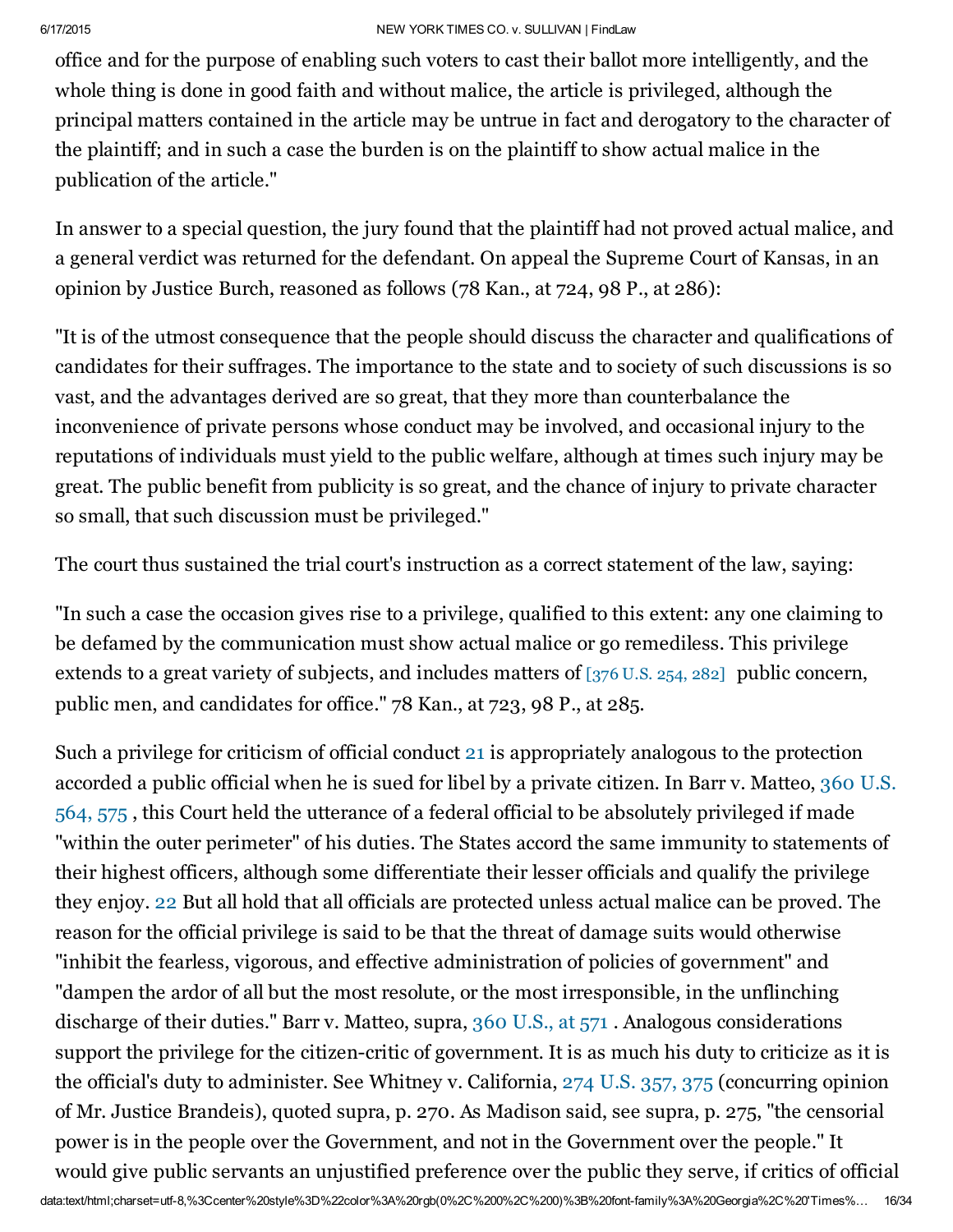conduct  $[376 \text{ U.S. } 254, 283]$  did not have a fair equivalent of the immunity granted to the officials themselves.

We conclude that such a privilege is required by the First and Fourteenth Amendments.

## III.

We hold today that the Constitution delimits a State's power to award damages for libel in actions brought by public officials against critics of their official conduct. Since this is such an action, [23](http://caselaw.findlaw.com/us-supreme-court/376/254.html#f23) the rule requiring proof of actual malice is applicable. While Alabama law apparently requires proof of actual malice for an award of punitive damages, [24](http://caselaw.findlaw.com/us-supreme-court/376/254.html#f24) where general damages are concerned malice is "presumed." Such a presumption is inconsistent[376 U.S. 254, 284] with the federal rule. "The power to create presumptions is not a means of escape from constitutional restrictions," Bailey v. Alabama, 219 U.S. [219,](http://caselaw.findlaw.com/us-supreme-court/219/219.html#239) 239 ; "the showing of malice required for the forfeiture of the privilege is not presumed but is a matter for proof by the plaintiff . . . ." Lawrence v. Fox, 357 Mich. 134, 146, 97 N. W. 2d 719, 725 (1959). [25](http://caselaw.findlaw.com/us-supreme-court/376/254.html#f25) Since the trial judge did not instruct the jury to differentiate between general and punitive damages, it may be that the verdict was wholly an award of one or the other. But it is impossible to know, in view of the general verdict returned. Because of this uncertainty, the judgment must be reversed and the case remanded. [Stromberg](http://caselaw.findlaw.com/us-supreme-court/317/287.html#291) v. California, 283 U.S. [359,](http://caselaw.findlaw.com/us-supreme-court/283/359.html#367) 367 -368; Williams v. North Carolina, 317 U.S. 287, 291 -292; see Yates v. United States, 354 U.S. [298,](http://caselaw.findlaw.com/us-supreme-court/354/298.html#311) 311 -312; [Cramer](http://caselaw.findlaw.com/us-supreme-court/325/1.html#36) v. United States, 325 U.S. 1, 36 , n. 45.

Since respondent may seek a new trial, we deem that considerations of effective judicial administration require us to review the evidence in the present record to determine [376 U.S. 254, 285] whether it could constitutionally support a judgment for respondent. This Court's duty is not limited to the elaboration of constitutional principles; we must also in proper cases review the evidence to make certain that those principles have been constitutionally applied. This is such a case, particularly since the question is one of alleged trespass across "the line between speech unconditionally guaranteed and speech which may legitimately be regulated." Speiser v. Randall, 357 [U.S.](http://caselaw.findlaw.com/us-supreme-court/357/513.html#525) 513, 525 . In cases where that line must be drawn, the rule is that we "examine for ourselves the statements in issue and the circumstances under which they were made to see . . . whether they are of a character which the principles of the First Amendment, as adopted by the Due Process Clause of the Fourteenth Amendment, protect." Pennekamp v. Florida, 328 U.S. 331, 335 ; see also One, Inc., v. Olesen, 355 [U.S.](http://caselaw.findlaw.com/us-supreme-court/355/371.html) 371 ; Sunshine Book Co. v. [Summerfield,](http://caselaw.findlaw.com/us-supreme-court/355/372.html) 355 U.S. 372 . We must "make an independent examination of the whole record," Edwards v. South Carolina, 372 U.S. [229,](http://caselaw.findlaw.com/us-supreme-court/372/229.html#235) 235 , so as to assure ourselves that the judgment does not constitute a forbidden intrusion on the field of free expression. [26](http://caselaw.findlaw.com/us-supreme-court/376/254.html#f26)

Applying these standards, we consider that the proof presented to show actual malice lacks the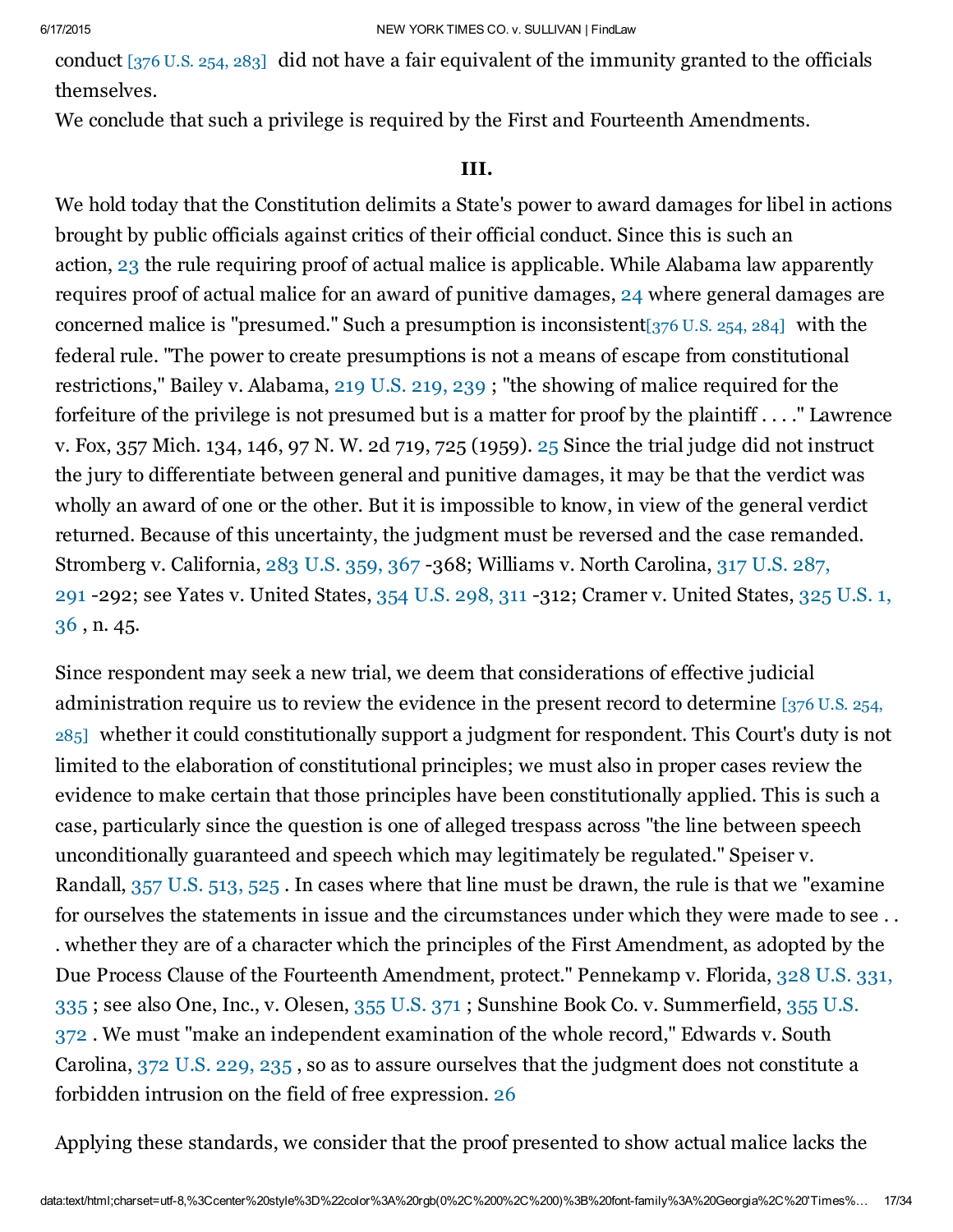convincing [376 U.S. 254, 286] clarity which the constitutional standard demands, and hence that it would not constitutionally sustain the judgment for respondent under the proper rule of law. The case of the individual petitioners requires little discussion. Even assuming that they could constitutionally be found to have authorized the use of their names on the advertisement, there was no evidence whatever that they were aware of any erroneous statements or were in any way reckless in that regard. The judgment against them is thus without constitutional support.

As to the Times, we similarly conclude that the facts do not support a finding of actual malice. The statement by the Times' Secretary that, apart from the padlocking allegation, he thought the advertisement was "substantially correct," affords no constitutional warrant for the Alabama Supreme Court's conclusion that it was a "cavalier ignoring of the falsity of the advertisement [from which] the jury could not have but been impressed with the bad faith of The Times, and its maliciousness inferable therefrom." The statement does not indicate malice at the time of the publication; even if the advertisement was not "substantially correct" although respondent's own proofs tend to show that it was - that opinion was at least a reasonable one, and there was no evidence to impeach the witness' good faith in holding it. The Times' failure to retract upon respondent's demand. although it later retracted upon the demand of Governor Patterson, is likewise not adequate evidence of malice for constitutional purposes. Whether or not a failure to retract may ever constitute such evidence, there are two reasons why it does not here. First, the letter written by the Times reflected a reasonable doubt on its part as to whether the advertisement could reasonably be taken to refer to respondent at all. Second, it was not a final refusal, since it asked for an explanation on this point - a request that respondent chose to ignore. Nor does the retraction upon the demand of the Governor supply the [376 U.S. 254, 287] necessary proof. It may be doubted that a failure to retract which is not itself evidence of malice can retroactively become such by virtue of a retraction subsequently made to another party. But in any event that did not happen here, since the explanation given by the Times' Secretary for the distinction drawn between respondent and the Governor was a reasonable one, the good faith of which was not impeached.

Finally, there is evidence that the Times published the advertisement without checking its accuracy against the news stories in the Times' own files. The mere presence of the stories in the files does not, of course, establish that the Times "knew" the advertisement was false, since the state of mind required for actual malice would have to be brought home to the persons in the Times' organization having responsibility for the publication of the advertisement. With respect to the failure of those persons to make the check, the record shows that they relied upon their knowledge of the good reputation of many of those whose names were listed as sponsors of the advertisement, and upon the letter from A. Philip Randolph, known to them as a responsible individual, certifying that the use of the names was authorized. There was testimony that the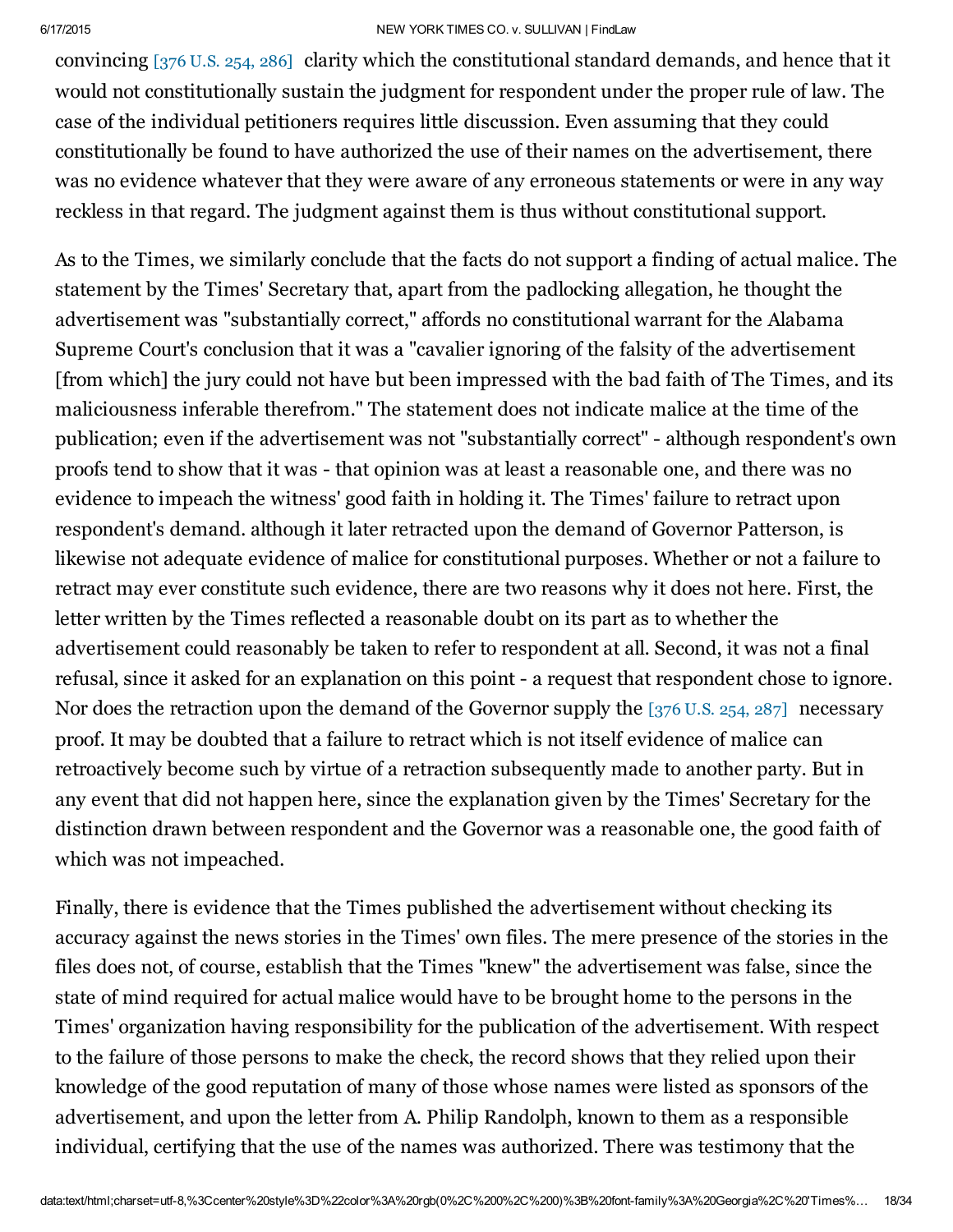persons handling the advertisement saw nothing in it that would render it unacceptable under the Times' policy of rejecting advertisements containing "attacks of a personal character"; [27](http://caselaw.findlaw.com/us-supreme-court/376/254.html#f27) their failure to reject it on this ground was not unreasonable. We think [376 U.S. 254, 288] the evidence against the Times supports at most a finding of negligence in failing to discover the misstatements, and is constitutionally insufficient to show the recklessness that is required for a finding of actual malice. Cf. Charles Parker Co. v. Silver City Crystal Co., 142 Conn. 605, 618, 116 A. 2d 440, 446 (1955); Phoenix Newspapers, Inc., v. Choisser, 82 Ariz. 271, 277-278, 312 P.2d 150, 154-155 (1957).

We also think the evidence was constitutionally defective in another respect: it was incapable of supporting the jury's finding that the allegedly libelous statements were made "of and concerning" respondent. Respondent relies on the words of the advertisement and the testimony of six witnesses to establish a connection between it and himself. Thus, in his brief to this Court, he states:

"The reference to respondent as police commissioner is clear from the ad. In addition, the jury heard the testimony of a newspaper editor . . .; a real estate and insurance man . . .; the sales manager of a men's clothing store . . .; a food equipment man . . .; a service station operator . . .; and the operator of a truck line for whom respondent had formerly worked . . . . Each of these witnesses stated that he associated the statements with respondent . . . ." (Citations to record omitted.)

There was no reference to respondent in the advertisement, either by name or official position. A number of the allegedly libelous statements - the charges that the dining hall was padlocked and that Dr. King's home was bombed, his person assaulted, and a perjury prosecution instituted against him - did not even concern the police; despite the ingenuity of the arguments which would attach this significance to the word "They," it is plain that these statements could not reasonably be read as accusing respondent of personal involvement in the acts [376 U.S. 254, 289] in question. The statements upon which respondent principally relies as referring to him are the two allegations that did concern the police or police functions: that "truckloads of police . . . ringed the Alabama State College Campus" after the demonstration on the State Capitol steps, and that Dr. King had been "arrested . . . seven times." These statements were false only in that the police had been "deployed near" the campus but had not actually "ringed" it and had not gone there in connection with the State Capitol demonstration, and in that Dr. King had been arrested only four times. The ruling that these discrepancies between what was true and what was asserted were sufficient to injure respondent's reputation may itself raise constitutional problems, but we need not consider them here. Although the statements may be taken as referring to the police, they did not on their face make even an oblique reference to respondent as an individual. Support for the asserted reference must, therefore, be sought in the testimony of respondent's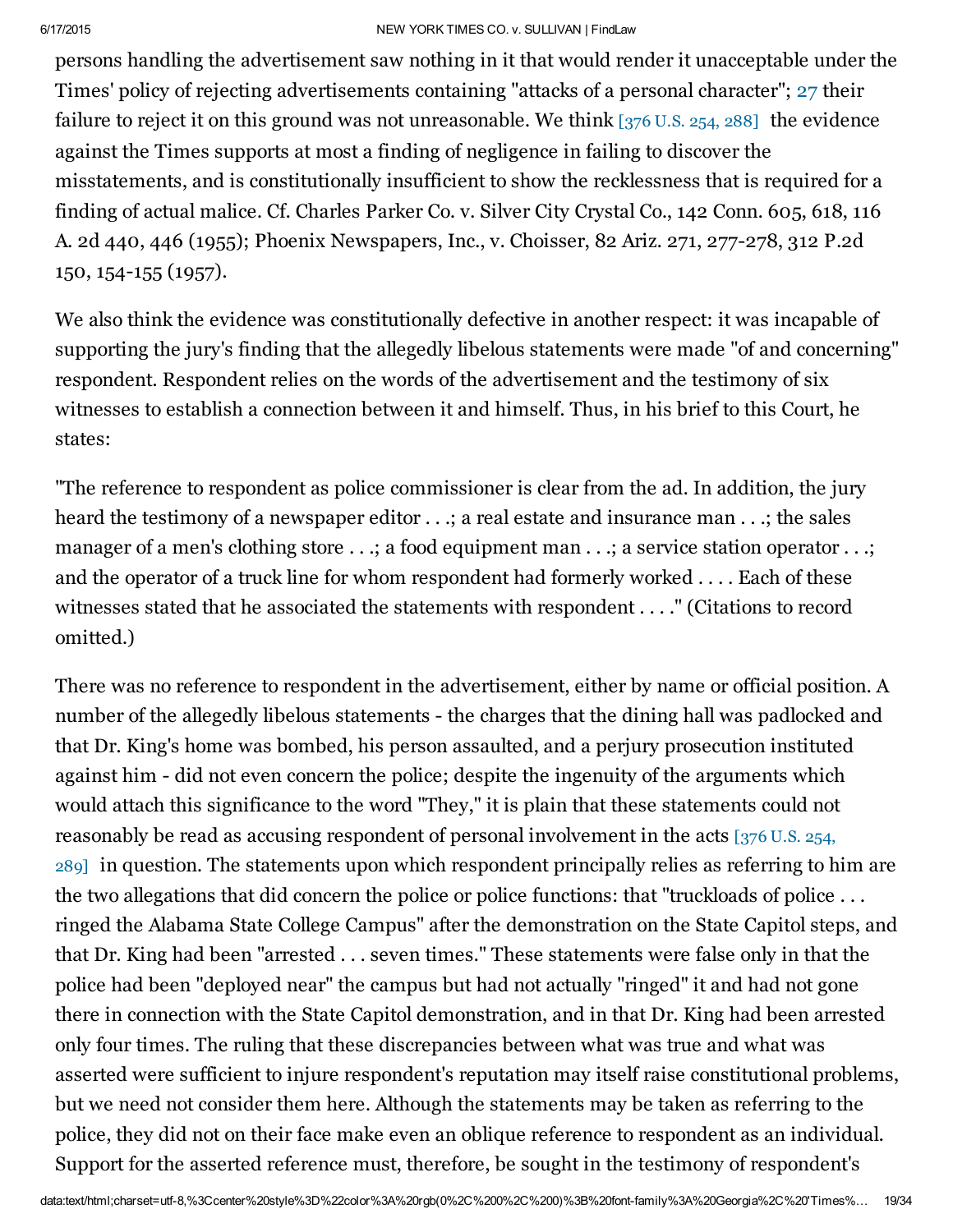witnesses. But none of them suggested any basis for the belief that respondent himself was attacked in the advertisement beyond the bare fact that he was in overall charge of the Police Department and thus bore official responsibility for police conduct; to the extent that some of the witnesses thought respondent to have been charged with ordering or approving the conduct or otherwise being personally involved in it, they based this notion not on any statements in the advertisement, and not on any evidence that he had in fact been so involved, but solely on the unsupported assumption that, because of his official position, he must have been. [28](http://caselaw.findlaw.com/us-supreme-court/376/254.html#f28) This reliance on the bare [376 U.S. 254, 290] fact of respondent's official position [29](http://caselaw.findlaw.com/us-supreme-court/376/254.html#f29) was made explicit by the Supreme Court of Alabama. That court, in holding that the trial court "did not err in overruling the demurrer [of the Times] in the aspect that the libelous [376 U.S. 254, 291] matter was not of and concerning the [plaintiff,]" based its ruling on the proposition that:

"We think it common knowledge that the average person knows that municipal agents, such as police and firemen, and others, are under the control and direction of the city governing body, and more particularly under the direction and control of a single commissioner. In measuring the performance or deficiencies of such groups, praise or criticism is usually attached to the official in complete control of the body."  $273$  Ala., at  $674-675$ ,  $144$  So.2d. at 39.

This proposition has disquieting implications for criticism of governmental conduct. For good reason, "no court of last resort in this country has ever held, or even suggested, that prosecutions for libel on government have any place in the American system of jurisprudence." City of Chicago v. Tribune Co., 307 Ill. 595, 601, 139 N. E. [376 U.S. 254, 292] 86, 88 (1923). The present proposition would sidestep this obstacle by transmuting criticism of government, however impersonal it may seem on its face, into personal criticism, and hence potential libel, of the officials of whom the government is composed. There is no legal alchemy by which a State may thus create the cause of action that would otherwise be denied for a publication which, as respondent himself said of the advertisement. "reflects not only on me but on the other Commissioners and the community." Raising as it does the possibility that a good-faith critic of government will be penalized for his criticism, the proposition relied on by the Alabama courts strikes at the very center of the constitutionally protected area of free expression. [30](http://caselaw.findlaw.com/us-supreme-court/376/254.html#f30) We hold that such a proposition may not constitutionally be utilized to establish that an otherwise impersonal attack on governmental operations was a libel of an official responsible for those operations. Since it was relied on exclusively here, and there was no other evidence to connect the statements with respondent, the evidence was constitutionally insufficient to support a finding that the statements referred to respondent.

The judgment of the Supreme Court of Alabama is reversed and the case is remanded to that court for further proceedings not inconsistent with this opinion.

## Reversed and remanded.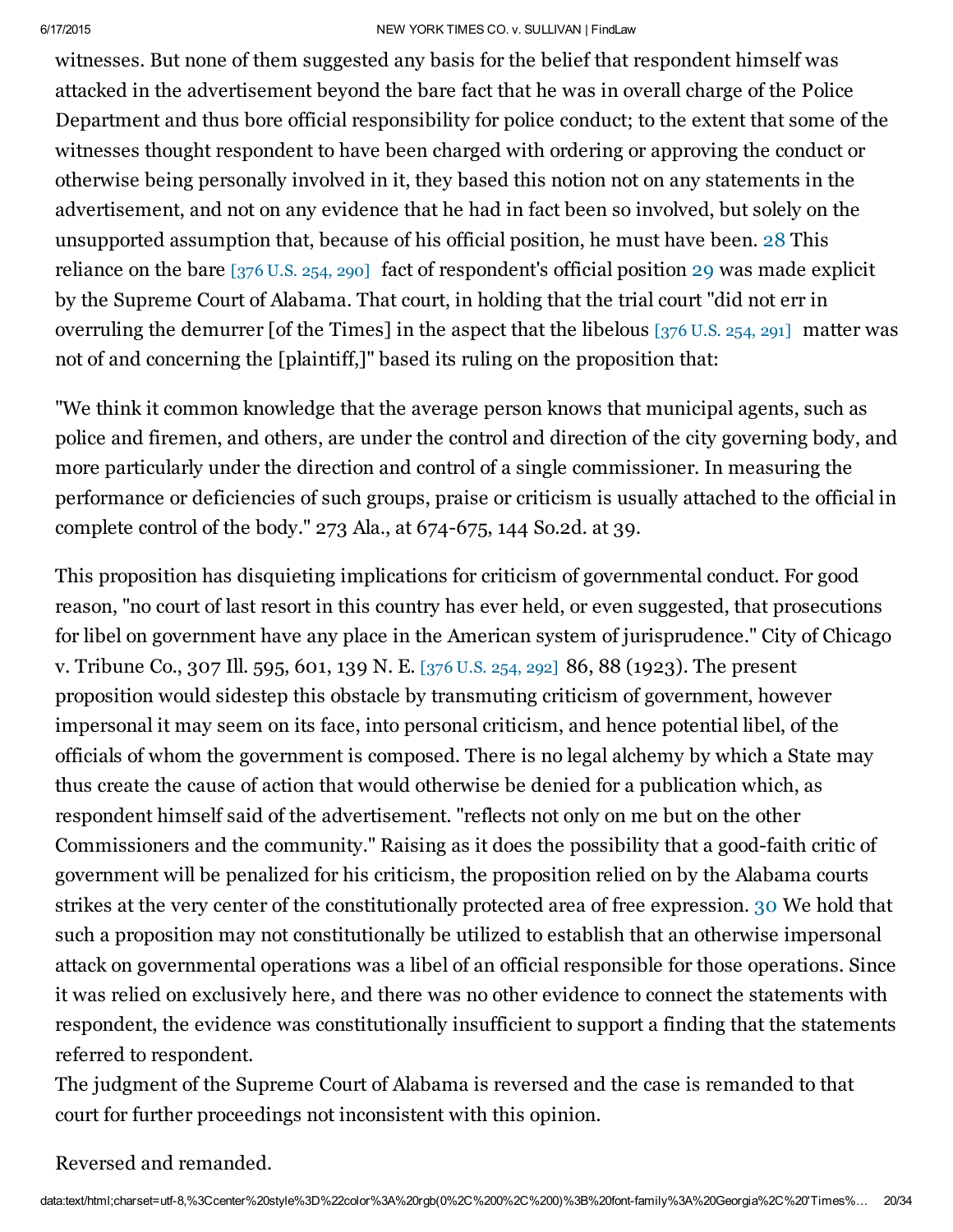## Footnotes

[ [Footnote](http://caselaw.findlaw.com/us-supreme-court/376/254.html#t1) 1 ] A copy of the advertisement is printed in the Appendix.

[ [Footnote](http://caselaw.findlaw.com/us-supreme-court/376/254.html#t2) 2 ] Respondent did not consider the charge of expelling the students to be applicable to him, since "that responsibility rests with the State Department of Education."

[ [Footnote](http://caselaw.findlaw.com/us-supreme-court/376/254.html#t3) 3 ] Approximately 394 copies of the edition of the Times containing the advertisement were circulated in Alabama. Of these, about 35 copies were distributed in Montgomery County. The total circulation of the Times for that day was approximately 650,000 copies.

[ [Footnote](http://caselaw.findlaw.com/us-supreme-court/376/254.html#t4) 4 ] Since we sustain the contentions of all the petitioners under the First Amendment's guarantees of freedom of speech and of the press as applied to the State by the Fourteenth Amendment, we do not decide the questions presented by the other claims of violation of the Fourteenth Amendment. The individual petitioners contend that the judgment against them offends the Due Process Clause because there was no evidence to show that they had published or authorized the publication of the alleged libel, and that the Due Process and Equal Protection Clauses were violated by racial segregation and racial bias in the courtroom. The Times contends that the assumption of jurisdiction over its corporate person by the Alabama courts overreaches the territorial limits of the Due Process Clause. The latter claim is foreclosed from our review by the ruling of the Alabama courts that the Times entered a general appearance in the action and thus waived its jurisdictional objection; we cannot say that this ruling lacks "fair or substantial support" in prior Alabama decisions. See Thompson v. Wilson, 224 Ala. 299, 140 So. 439 (1932); compare N. A. A. C. P. v. Alabama, 357 U.S. [449,](http://caselaw.findlaw.com/us-supreme-court/357/449.html#454) 454 -458.

[ [Footnote](http://caselaw.findlaw.com/us-supreme-court/376/254.html#t5) 5 ] See American Law Institute, Restatement of Torts, 593, Comment b (1938).

[ [Footnote](http://caselaw.findlaw.com/us-supreme-court/376/254.html#t6) 6 ] Konigsberg v. State Bar of California, 366 [U.S.](http://caselaw.findlaw.com/us-supreme-court/366/36.html#49) 36, 49 , and n. 10; Times Film Corp. v. City of Chicago, 365 [U.S.](http://caselaw.findlaw.com/us-supreme-court/365/43.html#48) 43, 48 ; Roth v. United States, 354 U.S. [476,](http://caselaw.findlaw.com/us-supreme-court/354/476.html#486) 486 487; Beauharnais v. Illinois, 343 U.S. [250,](http://caselaw.findlaw.com/us-supreme-court/343/250.html#266) 266; Pennekamp v. Florida, 328 U.S. [331,](http://caselaw.findlaw.com/us-supreme-court/328/331.html#348) 348 -349; Chaplinsky v. New Hampshire, 315 U.S. [568,](http://caselaw.findlaw.com/us-supreme-court/315/568.html#572) 572 ; Near v. Minnesota, 283 U.S. [697,](http://caselaw.findlaw.com/us-supreme-court/283/697.html#715) 715 .

[ [Footnote](http://caselaw.findlaw.com/us-supreme-court/376/254.html#t7) 7 ] Herndon v. Lowry, 301 [U.S.](http://caselaw.findlaw.com/us-supreme-court/301/242.html) 242 .

[ [Footnote](http://caselaw.findlaw.com/us-supreme-court/376/254.html#t8) 8 ] Bridges v. California, 314 [U.S.](http://caselaw.findlaw.com/us-supreme-court/328/331.html) 252; Pennekamp v. Florida, 328 U.S. 331.

[ [Footnote](http://caselaw.findlaw.com/us-supreme-court/376/254.html#t9) 9 ] De Jonge v. Oregon, 299 [U.S.](http://caselaw.findlaw.com/us-supreme-court/299/353.html) 353 .

[ [Footnote](http://caselaw.findlaw.com/us-supreme-court/376/254.html#t10) 10 ] Edwards v. South Carolina, 372 [U.S.](http://caselaw.findlaw.com/us-supreme-court/372/229.html) 229.

[ [Footnote](http://caselaw.findlaw.com/us-supreme-court/376/254.html#t11) 11 ] Roth v. United States, 354 [U.S.](http://caselaw.findlaw.com/us-supreme-court/354/476.html) 476.

[ [Footnote](http://caselaw.findlaw.com/us-supreme-court/376/254.html#t12) 12 ] N. A. A. C. P. v. Button, 371 [U.S.](http://caselaw.findlaw.com/us-supreme-court/371/415.html) 415 .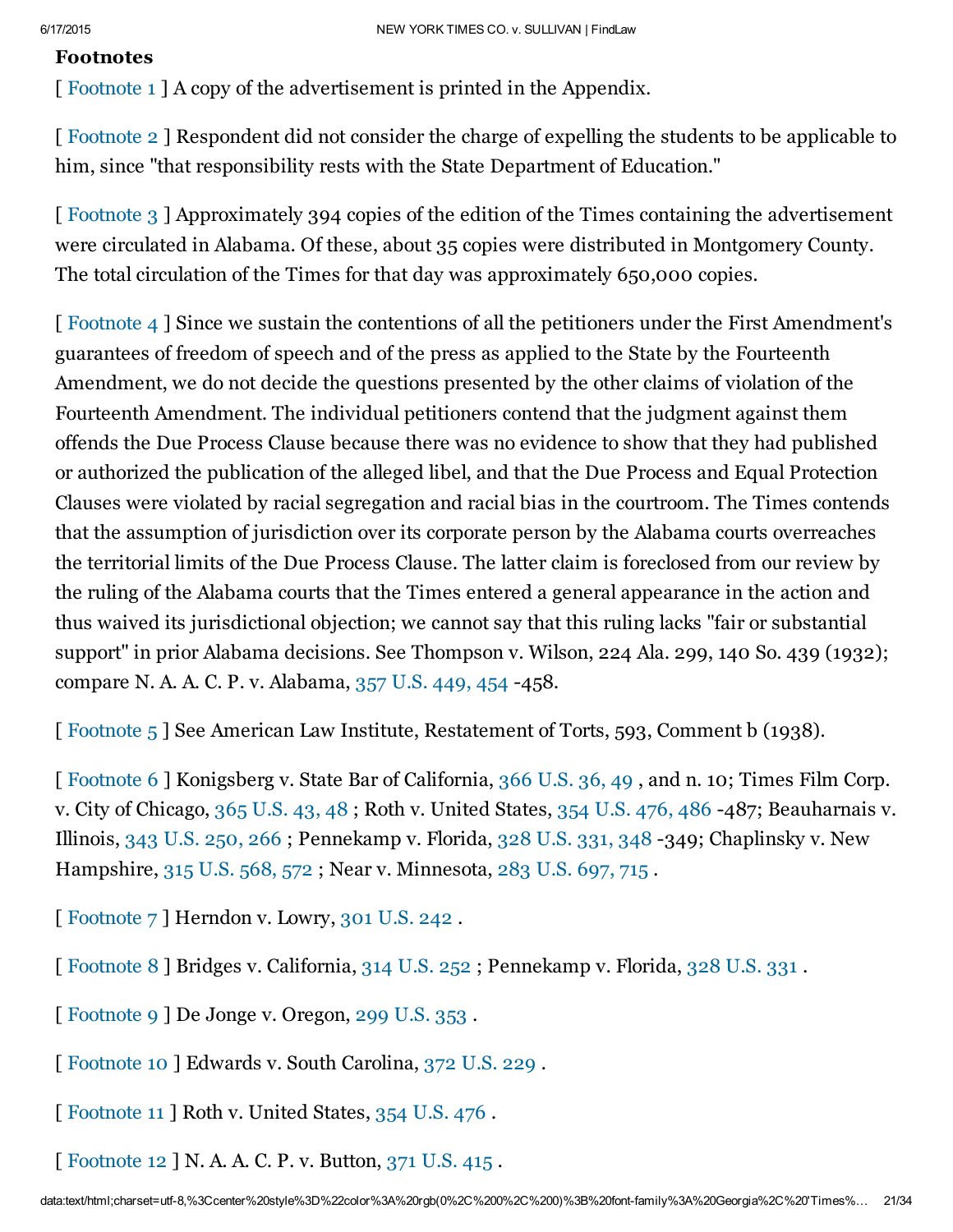[ [Footnote](http://caselaw.findlaw.com/us-supreme-court/376/254.html#t13) 13 ] See also Mill, On Liberty (Oxford: Blackwell, 1947), at 47: ". . . [T]o argue sophistically, to suppress facts or arguments, to misstate the elements of the case, or misrepresent the opposite opinion . . . all this, even to the most aggravated degree, is so continually done in perfect good faith, by persons who are not considered, and in many other respects may not deserve to be considered, ignorant or incompetent, that it is rarely possible, on adequate grounds, conscientiously to stamp the misrepresentation as morally culpable; and still less could law presume to interfere with this kind of controversial misconduct."

[ [Footnote](http://caselaw.findlaw.com/us-supreme-court/376/254.html#t14) 14 ] The climate in which public officials operate, especially during a political campaign, has been described by one commentator in the following terms: "Charges of gross incompetence, disregard of the public interest, communist sympathies, and the like usually have filled the air; and hints of bribery, embezzlement, and other criminal conduct are not infrequent." Noel, Defamation of Public Officers and Candidates, 49 Col. L. Rev. 875 (1949). For a similar description written 60 years earlier, see Chase, Criticism of Public Officers and Candidates for Office, 23 Am. L. Rev. 346 (1889).

[ [Footnote](http://caselaw.findlaw.com/us-supreme-court/376/254.html#t15) 15 ] The Report on the Virginia Resolutions further stated: "[I]t is manifestly impossible to punish the intent to bring those who administer the government into disrepute or contempt, without striking at the right of freely discussing public characters and measures; . . . which, again, is equivalent to a protection of those who administer the government, if they should at any time deserve the contempt or hatred of the people, against being exposed to it, by free animadversions on their characters and conduct. Nor can there be a doubt . . . that a government thus intrenched in penal statutes against the just and natural effects of a culpable administration, will easily evade the responsibility which is essential to a faithful discharge of its duty. "Let it be recollected, lastly, that the right of electing the members of the government constitutes more particularly the essence of a free and responsible government. The value and efficacy of this right depends on the knowledge of the comparative merits and demerits of the candidates for public trust, and on the equal freedom, consequently, of examining and discussing these merits and demerits of the candidates respectively." 4 Elliot's Debates, supra, p. 575.

[ [Footnote](http://caselaw.findlaw.com/us-supreme-court/376/254.html#t16) 16 ] The Act expired by its terms in 1801.

[ [Footnote](http://caselaw.findlaw.com/us-supreme-court/376/254.html#t17) 17 ] Cf. Farmers Union v. WDAY, 360 [U.S.](http://caselaw.findlaw.com/us-supreme-court/360/525.html#535) 525, 535 .

[ [Footnote](http://caselaw.findlaw.com/us-supreme-court/376/254.html#t18) 18 ] The Times states that four other libel suits based on the advertisement have been filed against it by others who have served as Montgomery City Commissioners and by the Governor of Alabama: that another \$500,000 verdict has been awarded in the only one of these cases that has yet gone to trial; and that the damages sought in the other three total \$2,000,000.

[ [Footnote](http://caselaw.findlaw.com/us-supreme-court/376/254.html#t19) 19 ] Even a false statement may be deemed to make a valuable contribution to public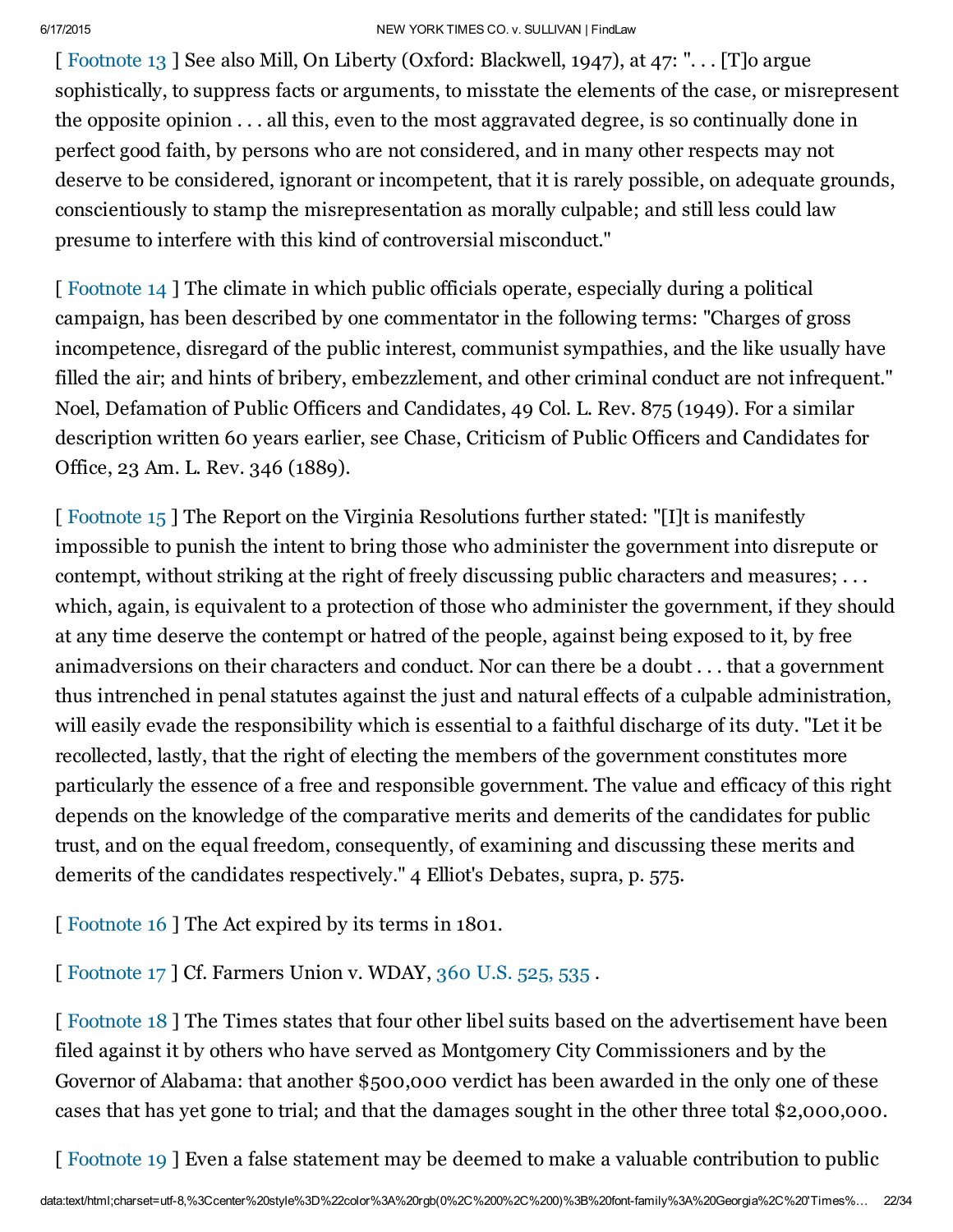debate, since it brings about "the clearer perception and livelier impression of truth, produced by its collision with error." Mill, On Liberty (Oxford: Blackwell, 1947), at 15; see also Milton, Areopagitica, in Prose Works (Yale, 1959), Vol. II, at 561.

[ [Footnote](http://caselaw.findlaw.com/us-supreme-court/376/254.html#t20) 20 ] E. g., Ponder v. Cobb, 257 N.C. 281, 299, 126 S. E. 2d 67, 80 (1962); Lawrence v. Fox, 357 Mich. 134, 146, 97 N. W. 2d 719, 725 (1959); Stice v. Beacon Newspaper Corp., 185 Kan. 61, 65-67, 340 P.2d 396, 400-401 (1959); Bailey v. Charleston Mail Assn., 126 W. Va. 292, 307, 27 S. E. 2d 837, 844 (1943); Salinger v. Cowles, 195 Iowa 873, 889, 191 N. W. 167, 174 (1922); Snively v. Record Publishing Co., 185 Cal. 565, 571-576, 198 P. 1 (1921); McLean v. Merriman, 42 S. D. 394, 175 N. W. 878 (1920). Applying the same rule to candidates for public office, see, e. g., Phoenix Newspapers v. Choisser, 82 Ariz. 271, 276-277, 312 P.2d 150, 154 (1957); Friedell v. Blakely Printing Co., 163 Minn. 226, 230, 203 N. W. 974, 975 (1925). And see Chagnon v. Union-Leader Corp., 103 N. H. 426, 438, 174 A. 2d 825, 833 (1961), cert. denied, 369 [U.S.](http://caselaw.findlaw.com/us-supreme-court/369/830.html) 830 . The consensus of scholarly opinion apparently favors the rule that is here adopted. E. g., 1 Harper and James, Torts, 5.26, at 449-450 (1956); Noel, Defamation of Public Officers and Candidates, 49 Col. L. Rev. 875, 891-895, 897, 903 (1949); Hallen, Fair Comment, 8 Tex. L. Rev. 41; 61 (1929); Smith, Charges Against Candidates, 18 Mich. L. Rev. 1, 115 (1919); Chase, Criticism of Public Officers and Candidates for Office, 23 Am. L. Rev. 346, 367-371 (1889); Cooley, Constitutional Limitations (7th ed., Lane, 1903), at  $604$ ,  $616-628$ . But see, e.g., American Law Institute, Restatement of Torts, 598, Comment a (1938) (reversing the position taken in Tentative Draft 13, 1041 (2) (1936)); Veeder, Freedom of Public Discussion, 23 Harv. L. Rev. 413, 419 (1910).

[ [Footnote](http://caselaw.findlaw.com/us-supreme-court/376/254.html#t21) 21 ] The privilege immunizing honest misstatements of fact is often referred to as a "conditional" privilege to distinguish it from the "absolute" privilege recognized in judicial, legislative, administrative and executive proceedings. See, e. g., Prosser, Torts (2d ed., 1955), 95.

[ [Footnote](http://caselaw.findlaw.com/us-supreme-court/376/254.html#t22) 22 ] See 1 Harper and James, Torts, 5.23, at 429-430 (1956): Prosser, Torts (2d ed., 1955), at 612613; American Law Institute, Restatement of Torts (1938), 591.

[ [Footnote](http://caselaw.findlaw.com/us-supreme-court/376/254.html#t23) 23 ] We have no occasion here to determine how far down into the lower ranks of government employees the "public official" designation would extend for purposes of this rule, or otherwise to specify categories of persons who would or would not be included. Cf. Barr v. Matteo, 360 U.S. [564,](http://caselaw.findlaw.com/us-supreme-court/360/564.html#573) 573 -575. Nor need we here determine the boundaries of the "official" conduct" concept. It is enough for the present case that respondent's position as an elected city commissioner clearly made him a public official, and that the allegations in the advertisement concerned what was allegedly his official conduct as Commissioner in charge of the Police Department. As to the statements alleging the assaulting of Dr. King and the bombing of his home, it is immaterial that they might not be considered to involve respondent's official conduct if he himself had been accused of perpetrating the assault and the bombing. Respondent does not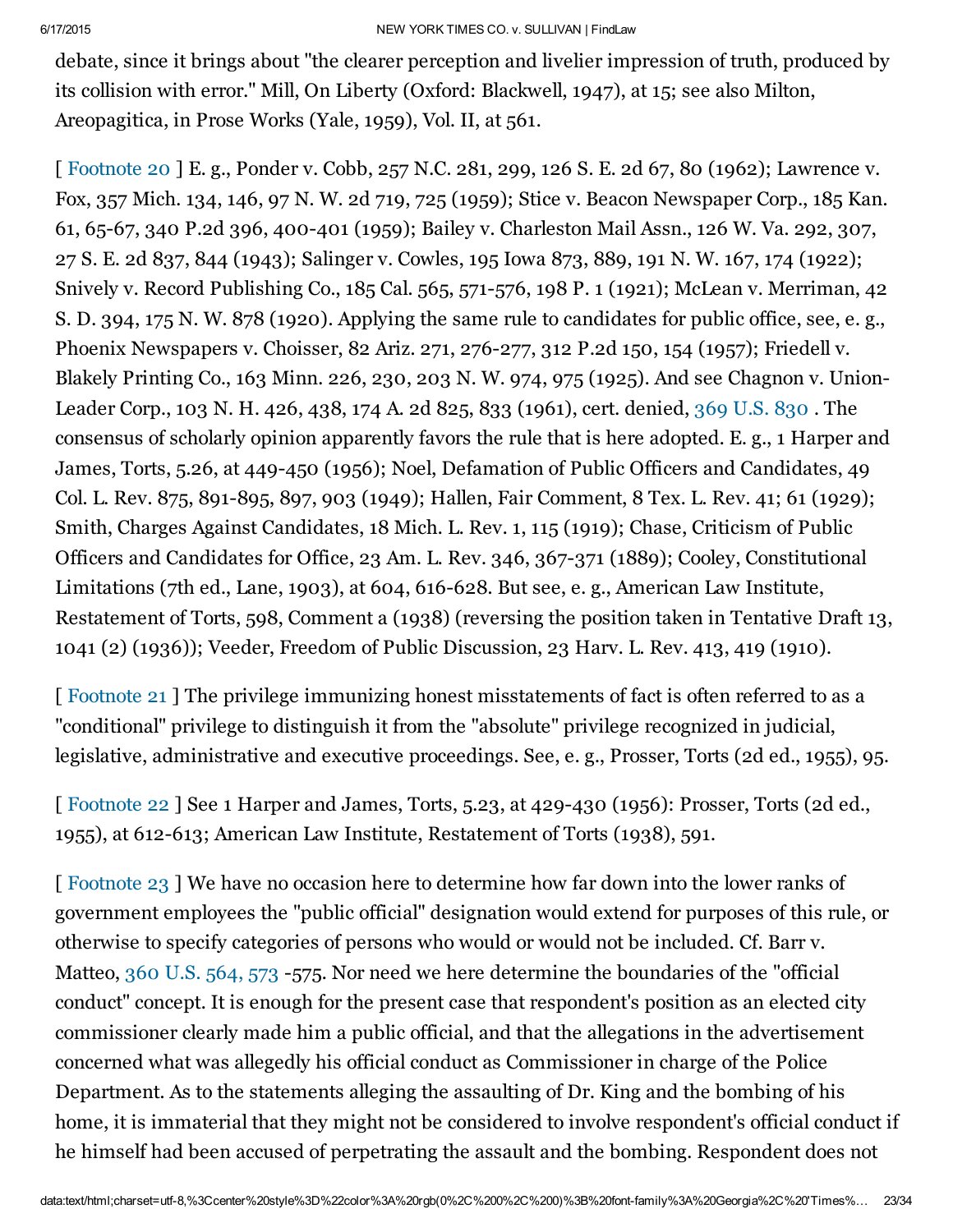claim that the statements charged him personally with these acts; his contention is that the advertisement connects him with them only in his official capacity as the Commissioner supervising the police, on the theory that the police might be equated with the "They" who did the bombing and assaulting. Thus, if these allegations can be read as referring to respondent at all, they must be read as describing his performance of his official duties.

[ [Footnote](http://caselaw.findlaw.com/us-supreme-court/376/254.html#t24) 24 ] Johnson Publishing Co. v. Davis, 271 Ala. 474, 487, 124 So. 2d 441, 450 (1960). Thus, the trial judge here instructed the jury that "mere negligence or carelessness is not evidence of actual malice or malice in fact, and does not justify an award of exemplary or punitive damages in an action for libel." [376 U.S. 254, 284] The court refused, however, to give the following instruction which had been requested by the Times: "I charge you . . . that punitive damages, as the name indicates, are designed to punish the defendant, the New York Times Company, a corporation, and the other defendants in this case,. . . and I further charge you that such punitive damages may be awarded only in the event that you, the jury, are convinced by a fair preponderance of the evidence that the defendant . . . was motivated by personal ill will, that is actual intent to do the plaintiff harm, or that the defendant . . . was guilty of gross negligence and recklessness and not of just ordinary negligence or carelessness in publishing the matter complained of so as to indicate a wanton disregard of plaintiff's rights." The trial court's error in failing to require any finding of actual malice for an award of general damages makes it unnecessary for us to consider the sufficiency under the federal standard of the instructions regarding actual malice that were given as to punitive damages.

[ [Footnote](http://caselaw.findlaw.com/us-supreme-court/376/254.html#t25) 25 ] Accord, Coleman v. MacLennan, supra, 78 Kan., at 741, 98 P., at 292; Gough v. Tribune-Journal Co., 75 Idaho 502, 510, 275 P.2d 663, 668 (1954).

[ [Footnote](http://caselaw.findlaw.com/us-supreme-court/376/254.html#t26) 26 ] The Seventh Amendment does not, as respondent contends, preclude such an examination by this Court. That Amendment, providing that "no fact tried by a jury, shall be otherwise reexamined in any Court of the United States, than according to the rules of the common law," is applicable to state cases coming here. Chicago, B. & Q. R. Co. v. Chicago, 166 U.S. 226, 242 -243; cf. The Justices v. Murray. 9 Wall. 274. But its ban on re-examination of facts does not preclude us from determining whether governing rules of federal law have been properly applied to the facts. "[T]his Court will review the finding of facts by a State court . . . where a conclusion of law as to a Federal right and a finding of fact are so intermingled as to make it necessary, in order to pass upon the Federal question, to analyze the facts." Fiske v. Kansas, 274 U.S. 380, 385 - 386. See also Haynes v. Washington, 373 U.S. [503,](http://caselaw.findlaw.com/us-supreme-court/373/503.html#515) 515 - 516.

[ [Footnote](http://caselaw.findlaw.com/us-supreme-court/376/254.html#t27) 27 ] The Times has set forth in a booklet its "Advertising Acceptability Standards." Listed among the classes of advertising that the newspaper does not accept are advertisements that are "fraudulent or deceptive," that are "ambiguous in wording and . . . may mislead," and that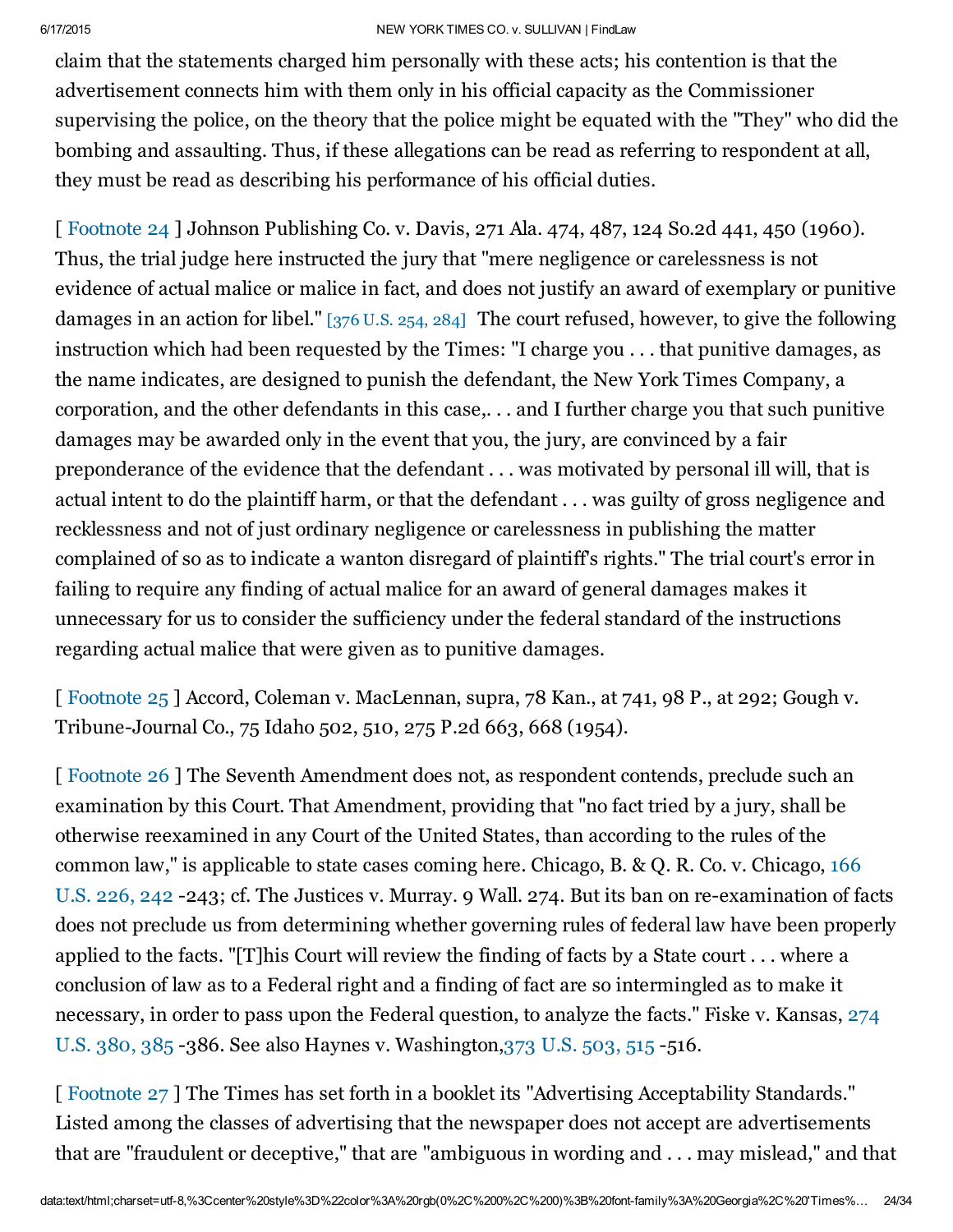contain "attacks of a personal character." In replying to respondent's interrogatories before the trial, the Secretary of the Times stated that "as the advertisement made no attacks of a personal character upon any individual and otherwise met the advertising acceptability standards promulgated," it had been approved for publication.

[ [Footnote](http://caselaw.findlaw.com/us-supreme-court/376/254.html#t28) 28 ] Respondent's own testimony was that "as Commissioner of Public Affairs it is part of my duty to supervise the Police Department and I certainly feel like it [a statement] is associated with me when it describes police activities." He thought that "by virtue of being [376 U.S. 254, 290] Police Commissioner and Commissioner of Public Affairs," he was charged with "any activity on the part of the Police Department." "When it describes police action, certainly I feel it reflects on me as an individual." He added that "It is my feeling that it reflects not only on me but on the other Commissioners and the community." Grover C. Hall testified that to him the third paragraph of the advertisement called to mind "the City government - the Commissioners," and that "now that you ask it I would naturally think a little more about the police Commissioner because his responsibility is exclusively with the constabulary." It was "the phrase about starvation" that led to the association; "the other didn't hit me with any particular force." Arnold D. Blackwell testified that the third paragraph was associated in his mind with "the Police Commissioner and the police force. The people on the police force." If he had believed the statement about the padlocking of the dining hall, he would have thought "that the people on our police force or the heads of our police force were acting without their jurisdiction and would not be competent for the position." "I would assume that the Commissioner had ordered the police force to do that and therefore it would be his responsibility." Harry W. Kaminsky associated the statement about "truckloads of police" with respondent "because he is the Police Commissioner." He thought that the reference to arrests in the sixth paragraph "implicates the Police Department, I think, or the authorities that would do that - arrest folks for speeding and loitering and such as that." Asked whether he would associate with respondent a newspaper report that the police had "beat somebody up or assaulted them on the streets of Montgomery," he replied: "I still say he is the Police Commissioner and those men are working directly under him and therefore I would think that he would have something to do with it." In general, he said, "I look at Mr. Sullivan when I see the Police Department." H. M. Price, Sr., testified that he associated the first sentence of the third paragraph with respondent because: "I would just automatically consider that the Police Commissioner in Montgomery [376 U.S. 254, 291] would have to put his approval on those kind of things as an individual." William M. Parker, Jr., testified that he associated the statements in the two paragraph with "the Commissioners of the City of Montgomery," and since respondent "was the Police Commissioner," he "thought of him first." He told the examining counsel: "I think if you were the Police Commissioner I would have thought it was speaking of you." Horace W. White, respondent's former employer, testified that the statement about "truck-loads of police" made him think of respondent "as being the head of the Police Department." Asked whether he read the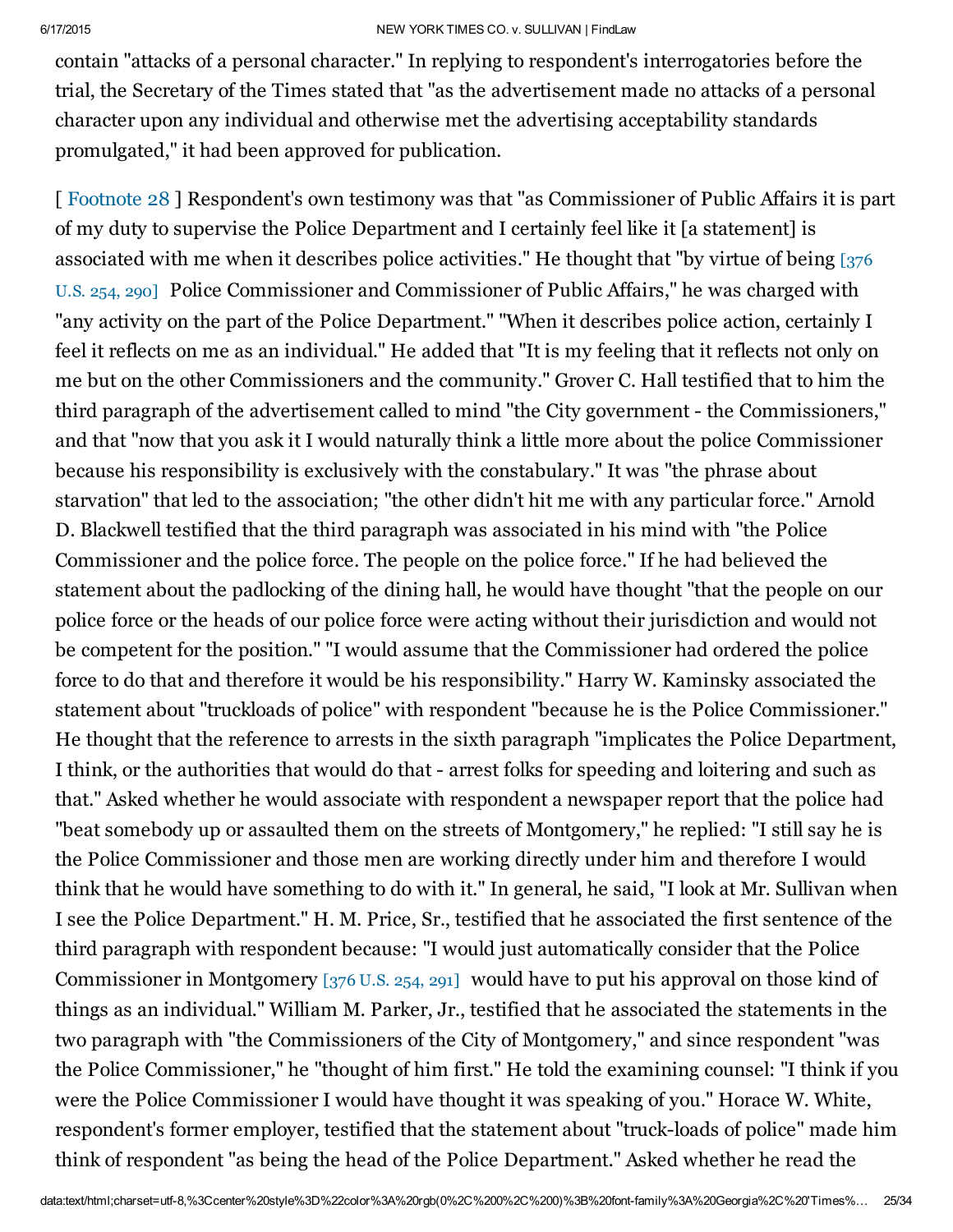statement as charging respondent himself with ringing the campus or having shotguns and teargas, he replied: "Well, I thought of his department being charged with it, yes, sir. He is the head of the Police Department as I understand it." He further said that the reason he would have been unwilling to re-employ respondent if he had believed the advertisement was "the fact that he allowed the Police Department to do the things that the paper say he did."

## [ [Footnote](http://caselaw.findlaw.com/us-supreme-court/376/254.html#t29) 29 ] Compare Ponder v. Cobb, 257 N.C. 281, 126 S. E. 2d 67 (1962).

[[Footnote](http://caselaw.findlaw.com/us-supreme-court/376/254.html#t30) 30] Insofar as the proposition means only that the statements about police conduct libeled respondent by implicitly criticizing his ability to run the Police Department, recovery is also precluded in this case by the doctrine of fair comment. See American Law Institute, Restatement of Torts (1938), 607. Since the Fourteenth Amendment requires recognition of the conditional privilege for honest misstatements of fact, it follows that a defense of fair comment must be afforded for honest expression of opinion based upon privileged, as well as true, statements of fact. Both defenses are of course defeasible if the public official proves actual malice, as was not done here. [376 U.S. 254, 293]

## MR. JUSTICE BLACK, with whom MR. JUSTICE DOUGLAS joins, concurring.

I concur in reversing this half-million-dollar judgment against the New York Times Company and the four individual defendants. In reversing the Court holds that "the Constitution delimits a State's power to award damages for libel in actions brought by public officials against critics of their official conduct." Ante, p. 283. I base my vote to reverse on the belief that the First and Fourteenth Amendments not merely "delimit" a State's power to award damages to "public officials against critics of their official conduct" but completely prohibit a State from exercising such a power. The Court goes on to hold that a State can subject such critics to damages if "actual malice" can be proved against them. "Malice," even as defined by the Court, is an elusive, abstract concept, hard to prove and hard to disprove. The requirement that malice be proved provides at best an evanescent protection for the right critically to discuss public affairs and certainly does not measure up to the sturdy safeguard embodied in the First Amendment. Unlike the Court, therefore, I vote to reverse exclusively on the ground that the Times and the individual defendants had an absolute, unconditional constitutional right to publish in the Times advertisement their criticisms of the Montgomery agencies and officials. I do not base my vote to reverse on any failure to prove that these individual defendants signed the advertisement or that their criticism of the Police Department was aimed at the plaintiff Sullivan, who was then the Montgomery City Commissioner having supervision of the city's police; for present purposes I assume these things were proved. Nor is my reason for reversal the size of the half-million-dollar judgment, large as it is. If Alabama has constitutional power to use its civil libel law to impose damages on the press for criticizing the way public officials perform or fail [376 U.S. 254, 294] to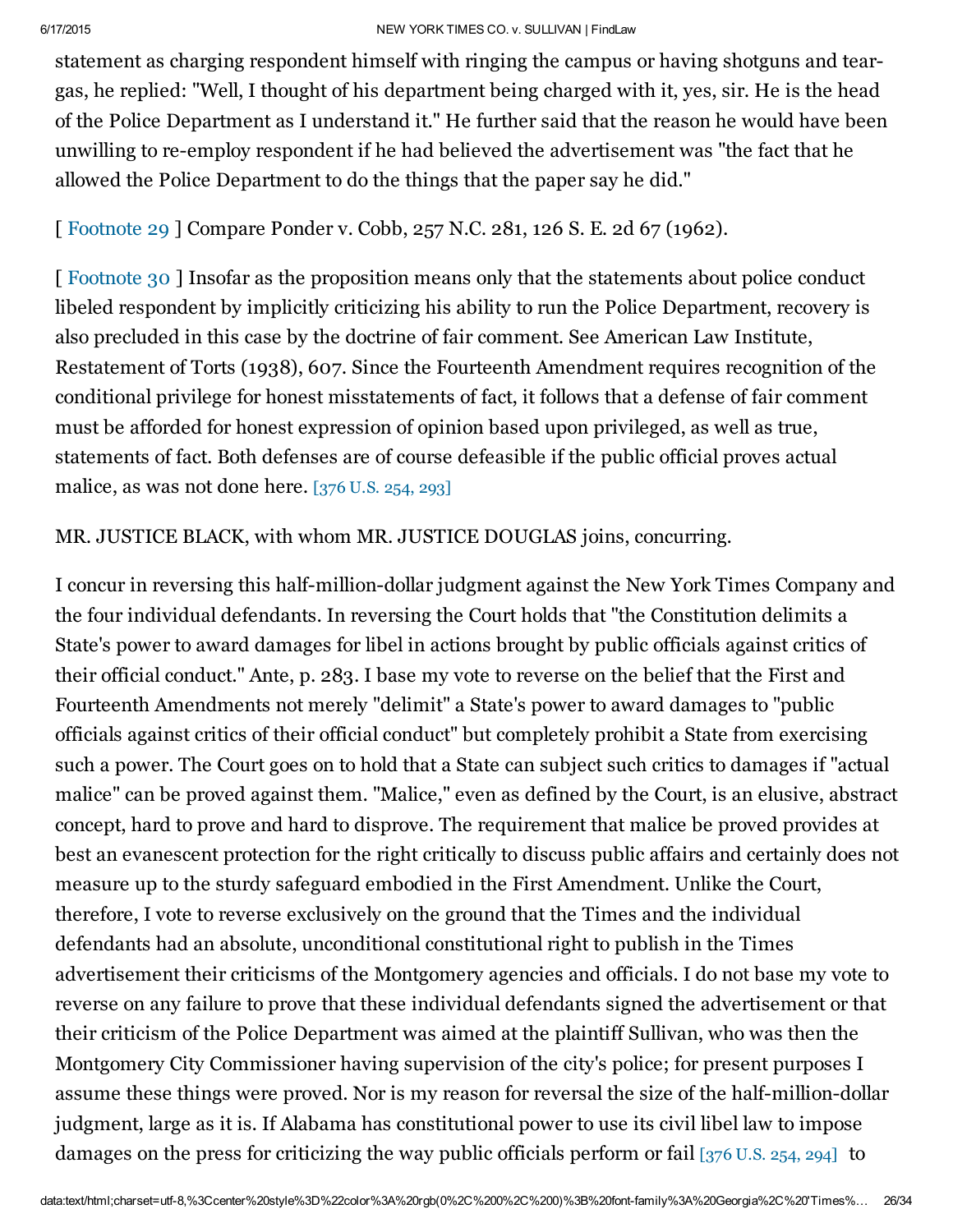perform their duties, I know of no provision in the Federal Constitution which either expressly or impliedly bars the State from fixing the amount of damages.

The half-million-dollar verdict does give dramatic proof, however, that state libel laws threaten the very existence of an American press virile enough to publish unpopular views on public affairs and bold enough to criticize the conduct of public officials. The factual background of this case emphasizes the imminence and enormity of that threat. One of the acute and highly emotional issues in this country arises out of efforts of many people, even including some public officials, to continue state-commanded segregation of races in the public schools and other public places, despite our several holdings that such a state practice is forbidden by the Fourteenth Amendment. Montgomery is one of the localities in which widespread hostility to desegregation has been manifested. This hostility has sometimes extended itself to persons who favor desegregation, particularly to so-called "outside agitators," a term which can be made to fit papers like the Times, which is published in New York. The scarcity of testimony to show that Commissioner Sullivan suffered any actual damages at all suggests that these feelings of hostility had at least as much to do with rendition of this half-million-dollar verdict as did an appraisal of damages. Viewed realistically, this record lends support to an inference that instead of being damaged Commissioner Sullivan's political, social, and financial prestige has likely been enhanced by the Times' publication. Moreover, a second half-million-dollar libel verdict against the Times based on the same advertisement has already been awarded to another Commissioner. There a jury again gave the full amount claimed. There is no reason to believe that there are not more such huge verdicts lurking just around the corner for the Times or any other newspaper or broadcaster which [376 U.S. 254, 295] might dare to criticize public officials. In fact, briefs before us show that in Alabama there are now pending eleven libel suits by local and state officials against the Times seeking \$5,600,000, and five such suits against the Columbia Broadcasting System seeking \$1,700,000. Moreover, this technique for harassing and punishing a free press - now that it has been shown to be possible - is by no means limited to cases with racial overtones; it can be used in other fields where public feelings may make local as well as out-of-state newspapers easy prey for libel verdict seekers.

In my opinion the Federal Constitution has dealt with this deadly danger to the press in the only way possible without leaving the free press open to destruction - by granting the press an absolute immunity for criticism of the way public officials do their public duty. Compare Barr v. Matteo, 360 [U.S.](http://caselaw.findlaw.com/us-supreme-court/360/564.html) 564 . Stopgap measures like those the Court adopts are in my judgment not enough. This record certainly does not indicate that any different verdict would have been rendered here whatever the Court had charged the jury about "malice," "truth," "good motives," "justifiable ends," or any other legal formulas which in theory would protect the press. Nor does the record indicate that any of these legalistic words would have caused the courts below to set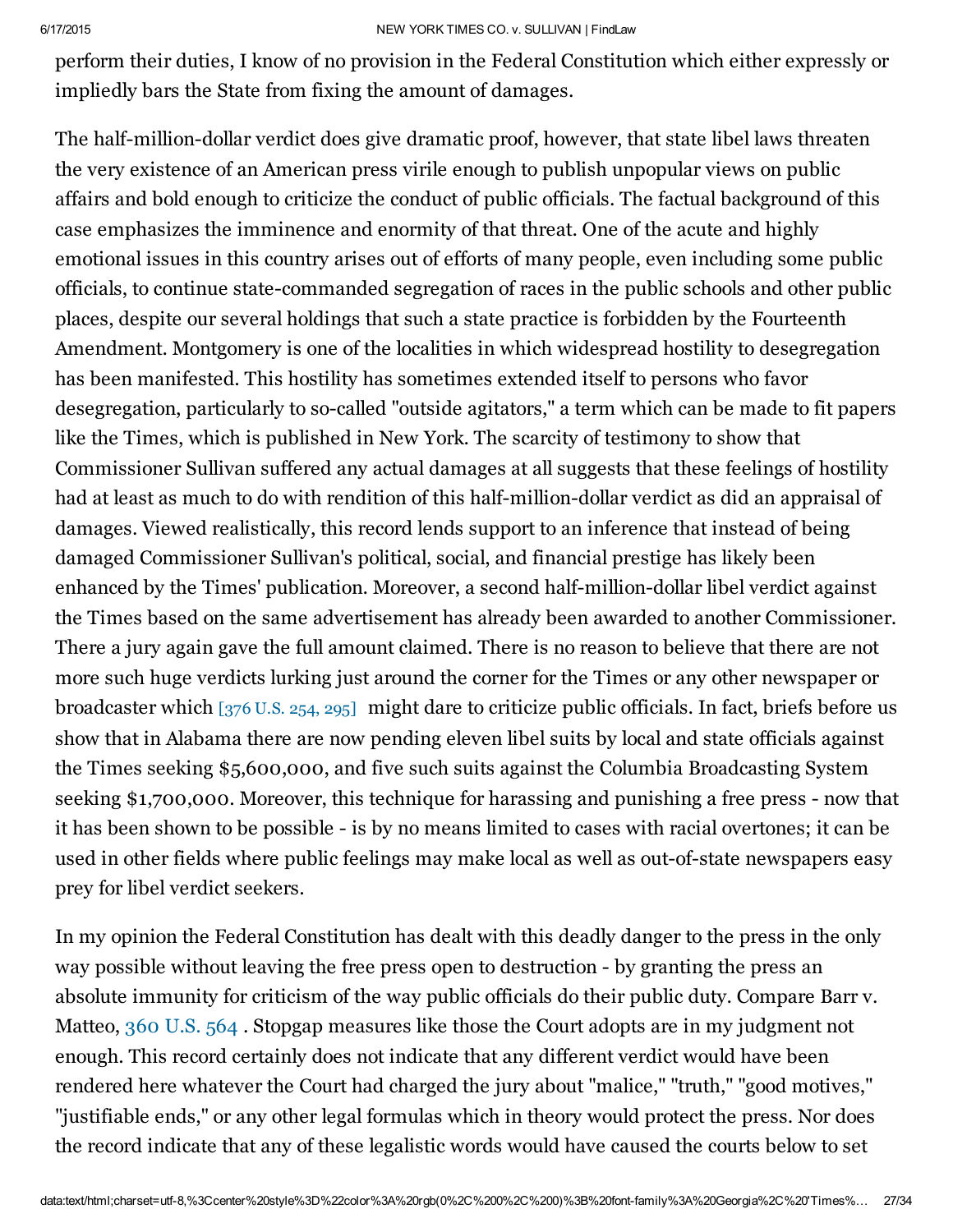aside or to reduce the half-million-dollar verdict in any amount.

I agree with the Court that the Fourteenth Amendment made the First applicable to the States. [1](http://caselaw.findlaw.com/us-supreme-court/376/254.html#fff1) This means to me that since the adoption of the Fourteenth Amendment a State has no more power than the Federal Government to use a civil libel law or any other law to impose damages for merely discussing public affairs and criticizing public officials. The power of the United [376 U.S. 254, 296] States to do that is, in my judgment, precisely nil. Such was the general view held when the First Amendment was adopted and ever since. [2](http://caselaw.findlaw.com/us-supreme-court/376/254.html#fff2)Congress never has sought to challenge this viewpoint by passing any civil libel law. It did pass the Sedition Act in 1798, [3](http://caselaw.findlaw.com/us-supreme-court/376/254.html#fff3) which made it a crime "seditious libel" to criticize federal officials or the Federal Government. As the Court's opinion correctly points out, however, ante, pp. 273-276, that Act came to an ignominious end and by common consent has generally been treated as having been a wholly unjustifiable and much to be regretted violation of the First Amendment. Since the First Amendment is now made applicable to the States by the Fourteenth, it no more permits the States to impose damages for libel than it does the Federal Government.

We would, I think, more faithfully interpret the First Amendment by holding that at the very least it leaves the people and the press free to criticize officials and discuss public affairs with impunity. This Nation of ours elects many of its important officials; so do the States, the municipalities, the counties, and even many precincts. These officials are responsible to the people for the way they perform their duties. While our Court has held that some kinds of speech and writings, such as "obscenity," Roth v. United States, 354 [U.S.](http://caselaw.findlaw.com/us-supreme-court/354/476.html) 476 , and "fighting words," Chaplinsky v. New Hampshire, 315 [U.S.](http://caselaw.findlaw.com/us-supreme-court/315/568.html) 568 , are not expression within the protection of the First Amendment, [4](http://caselaw.findlaw.com/us-supreme-court/376/254.html#fff4) freedom to discuss public affairs and public officials [376 U.S. 254, 297] is unquestionably, as the Court today holds, the kind of speech the First Amendment was primarily designed to keep within the area of free discussion. To punish the exercise of this right to discuss public affairs or to penalize it through libel judgments is to abridge or shut off discussion of the very kind most needed. This Nation, I suspect, can live in peace without libel suits based on public discussions of public affairs and public officials. But I doubt that a country can live in freedom where its people can be made to suffer physically or financially for criticizing their government, its actions, or its officials. "For a representative democracy ceases to exist the moment that the public functionaries are by any means absolved from their responsibility to their constituents; and this happens whenever the constituent can be restrained in any manner from speaking, writing, or publishing his opinions upon any public measure, or upon the conduct of those who may advise or execute it." [5](http://caselaw.findlaw.com/us-supreme-court/376/254.html#fff5) An unconditional right to say what one pleases about public affairs is what I consider to be the minimum guarantee of the First Amendment. [6](http://caselaw.findlaw.com/us-supreme-court/376/254.html#fff6)

I regret that the Court has stopped short of this holding indispensable to preserve our free press from destruction.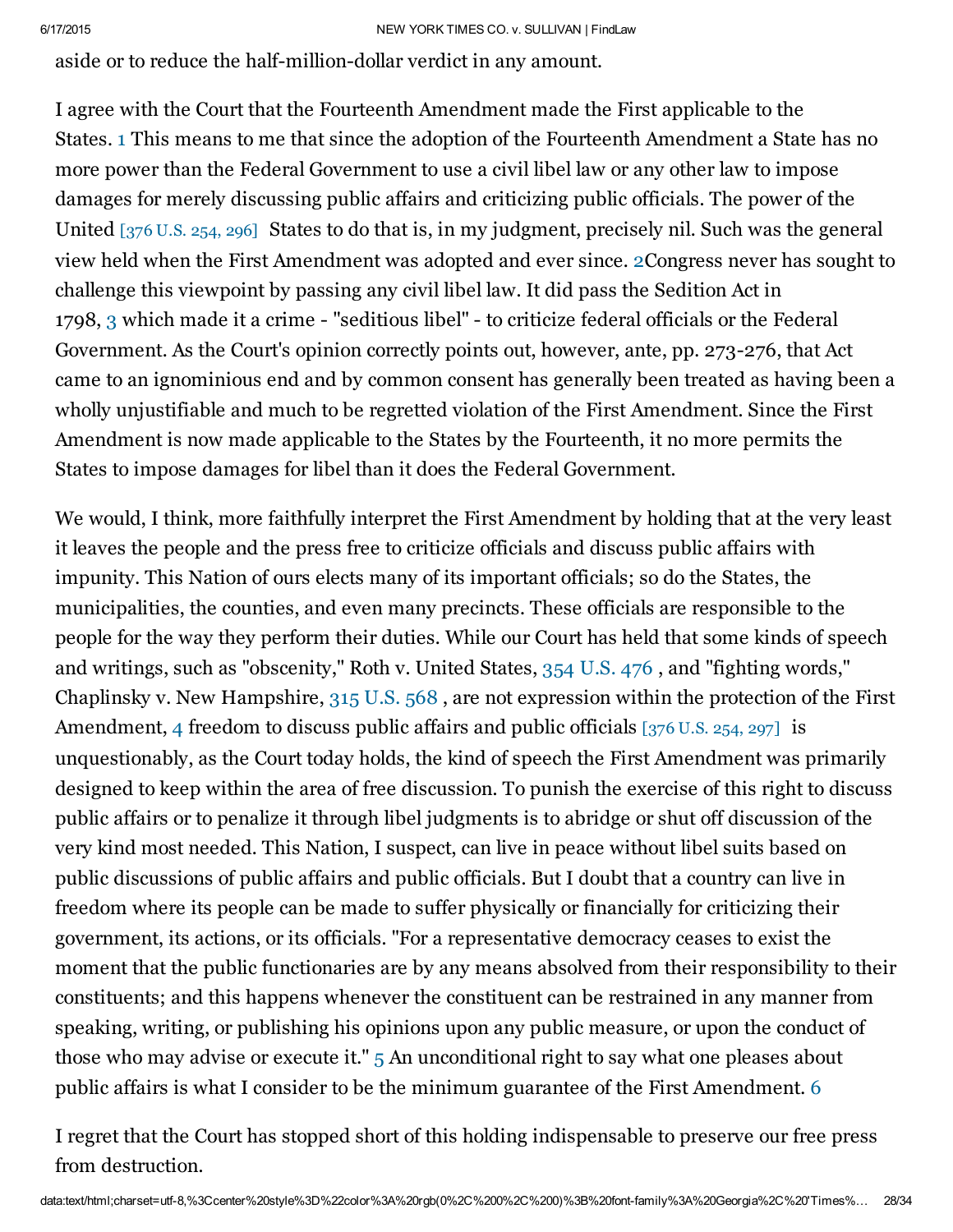[ [Footnote](http://caselaw.findlaw.com/us-supreme-court/376/254.html#ttt1) 1 ] See cases collected in Speiser v. Randall, 357 [U.S.](http://caselaw.findlaw.com/us-supreme-court/357/513.html#530) 513, 530 (concurring opinion).

[ [Footnote](http://caselaw.findlaw.com/us-supreme-court/376/254.html#ttt2) 2 ] See, e.g., 1 Tucker, Blackstone's Commentaries (1803), 297-299 (editor's appendix). St. George Tucker, a distinguished Virginia jurist, took part in the Annapolis Convention of 1786, sat on both state and federal courts, and was widely known for his writings on judicial and constitutional subjects.

[ [Footnote](http://caselaw.findlaw.com/us-supreme-court/376/254.html#ttt3) 3 ] Act of July 14, 1798, 1 Stat. 596.

[ [Footnote](http://caselaw.findlaw.com/us-supreme-court/376/254.html#ttt4) 4 ] But see Smith v. California, 361 [U.S.](http://caselaw.findlaw.com/us-supreme-court/361/147.html#155) 147, 155 (concurring opinion); Roth v. United States, 354 U.S. [476,](http://caselaw.findlaw.com/us-supreme-court/354/476.html#508) 508 (dissenting opinion).

[ [Footnote](http://caselaw.findlaw.com/us-supreme-court/376/254.html#ttt5) 5 ] 1 Tucker, Blackstone's Commentaries (1803), 297 (editor's appendix); cf. Brant, Seditious Libel: Myth and Reality, 39 N. Y. U. L. Rev. 1.

[ [Footnote](http://caselaw.findlaw.com/us-supreme-court/376/254.html#ttt6) 6 ] Cf. Meiklejohn, Free Speech and Its Relation to Self-Government (1948).

MR. JUSTICE GOLDBERG, with whom MR. JUSTICE DOUGLAS joins, concurring in the result.

The Court today announces a constitutional standard which prohibits "a public official from recovering damages for a defamatory falsehood relating to his official conduct unless he proves that the statement was made with  $[376 \text{ U.S. } 254, 298]$  `actual malice' - that is, with knowledge that it was false or with reckless disregard of whether it was false or not." Ante, at 279-280. The Court thus rules that the Constitution gives citizens and newspapers a "conditional privilege" immunizing nonmalicious misstatements of fact regarding the official conduct of a government officer. The impressive array of history [1](http://caselaw.findlaw.com/us-supreme-court/376/254.html#ff1) and precedent marshaled by the Court, however, confirms my belief that the Constitution affords greater protection than that provided by the Court's standard to citizen and press in exercising the right of public criticism.

In my view, the First and Fourteenth Amendments to the Constitution afford to the citizen and to the press an absolute, unconditional privilege to criticize official conduct despite the harm which may flow from excesses and abuses. The prized American right "to speak one's mind," cf. Bridges v. California, 314 U.S. [252,](http://caselaw.findlaw.com/us-supreme-court/314/252.html#270) 270 , about public officials and affairs needs "breathing space to survive," N. A. A. C. P. v. Button, 371 [U.S.](http://caselaw.findlaw.com/us-supreme-court/371/415.html#433) 415, 433 . The right should not depend upon a probing by the jury of the motivation [2](http://caselaw.findlaw.com/us-supreme-court/376/254.html#ff2) of the citizen or press. The theory[376 U.S. 254, 299] of our Constitution is that every citizen may speak his mind and every newspaper express its view on matters of public concern and may not be barred from speaking or publishing because those in control of government think that what is said or written is unwise, unfair, false, or malicious. In a democratic society, one who assumes to act for the citizens in an executive, legislative, or judicial capacity must expect that his official acts will be commented upon and criticized. Such criticism cannot, in my opinion, be muzzled or deterred by the courts at the instance of public officials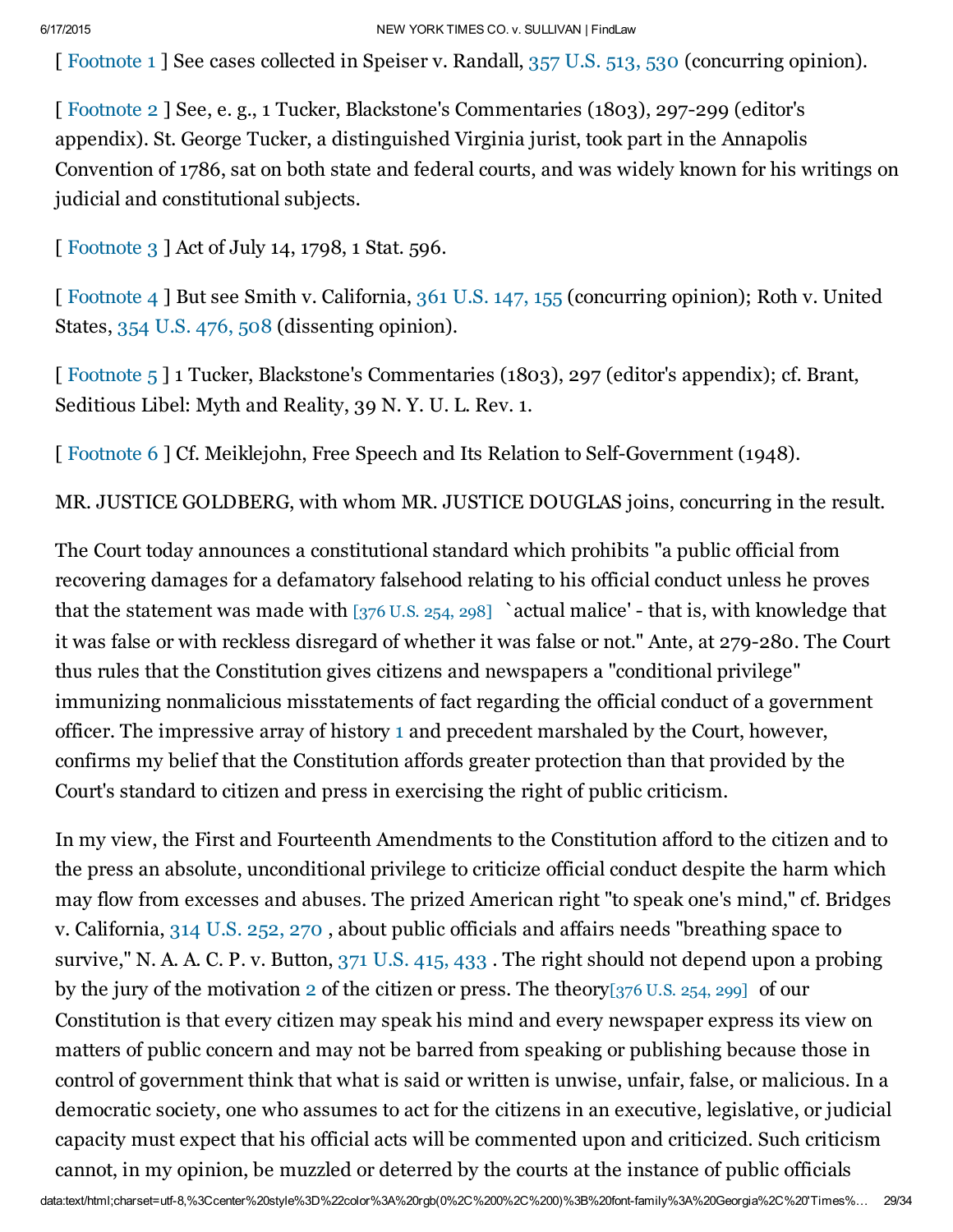under the label of libel.

It has been recognized that "prosecutions for libel on government have [no] place in the American system of jurisprudence." City of Chicago v. Tribune Co., 307 Ill. 595, 601, 139 N. E. 86, 88. I fully agree. Government, however, is not an abstraction; it is made up of individuals - of governors responsible to the governed. In a democratic society where men are free by ballots to remove those in power, any statement critical of governmental action is necessarily "of and concerning" the governors and any statement critical of the governors' official conduct is necessarily "of and concerning" the government. If the rule that libel on government has no place in our Constitution is to have real meaning, then libel on the official conduct of the governors likewise can have no place in our Constitution.

We must recognize that we are writing upon a clean slate. [3](http://caselaw.findlaw.com/us-supreme-court/376/254.html#ff3) As the Court notes, although there have been [376 U.S. 254, 300] "statements of this Court to the effect that the Constitution does not protect libelous publications . . . [n]one of the cases sustained the use of libel laws to impose sanctions upon expression critical of the official conduct of public officials." Ante, at 268. We should be particularly careful, therefore, adequately to protect the liberties which are embodied in the First and Fourteenth Amendments. It may be urged that deliberately and maliciously false statements have no conceivable value as free speech. That argument, however, is not responsive to the real issue presented by this case, which is whether that freedom of speech which all agree is constitutionally protected can be effectively safeguarded by a rule allowing the imposition of liability upon a jury's evaluation of the speaker's state of mind. If individual citizens may be held liable in damages for strong words, which a jury finds false and maliciously motivated, there can be little doubt that public debate and advocacy will be constrained. And if newspapers, publishing advertisements dealing with public issues, thereby risk liability, there can also be little doubt that the ability of minority groups to secure publication of their views on public affairs and to seek support for their causes will be greatly diminished. Cf. Farmers Educational & Coop. Union v. WDAY, Inc., 360 [U.S.](http://caselaw.findlaw.com/us-supreme-court/360/525.html#530) 525, 530 . The opinion of the Court conclusively demonstrates the chilling effect of the Alabama libel laws on First Amendment freedoms [376 U.S. 254, 301] in the area of race relations. The American Colonists were not willing, nor should we be, to take the risk that " [m]en who injure and oppress the people under their administration [and] provoke them to cry out and complain" will also be empowered to "make that very complaint the foundation for new oppressions and prosecutions." The Trial of John Peter Zenger, 17 Howell's St. Tr. 675, 721-722 (1735) (argument of counsel to the jury). To impose liability for critical, albeit erroneous or even malicious, comments on official conduct would effectively resurrect "the obsolete doctrine that the governed must not criticize their governors." Cf. Sweeney v. Patterson, 76 U.S. App. D.C. 23, 24, 128 F.2d 457, 458.

Our national experience teaches that repressions breed hate and "that hate menaces stable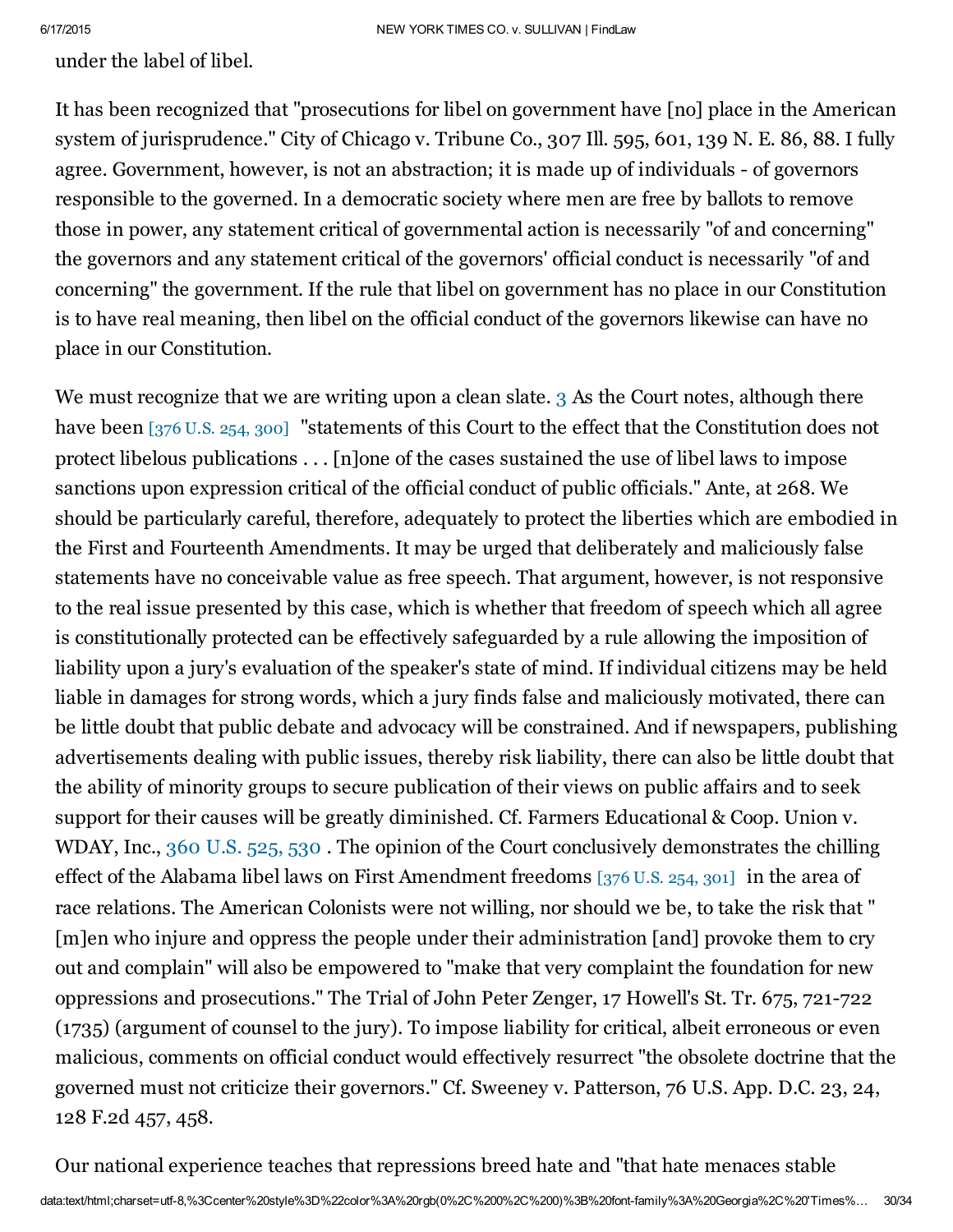government." Whitney v. California, 274 [U.S.](http://caselaw.findlaw.com/us-supreme-court/274/357.html#375) 357, 375 (Brandeis, J., concurring). We should be ever mindful of the wise counsel of Chief Justice Hughes:

"[I]mperative is the need to preserve inviolate the constitutional rights of free speech, free press and free assembly in order to maintain the opportunity for free political discussion, to the end that government may be responsive to the will of the people and that changes, if desired, may be obtained by peaceful means. Therein lies the security of the Republic, the very foundation of constitutional government." De Jonge v. Oregon, 299 U.S. [353,](http://caselaw.findlaw.com/us-supreme-court/299/353.html#365) 365 .

This is not to say that the Constitution protects defamatory statements directed against the private conduct of a public official or private citizen. Freedom of press and of speech insures that government will respond to the will of the people and that changes may be obtained by peaceful means. Purely private defamation has little to do with the political ends of a self-governing society. The imposition of liability for private defamation does not  $[376 \text{ U.S. } 254, 302]$  abridge the freedom of public speech or any other freedom protected by the First Amendment. [4](http://caselaw.findlaw.com/us-supreme-court/376/254.html#ff4) This, of course, cannot be said "where public officials are concerned or where public matters are involved. . . . [O]ne main function of the First Amendment is to ensure ample opportunity for the people to determine and resolve public issues. Where public matters are involved, the doubts should be resolved in favor of freedom of expression rather than against it." Douglas, The Right of the People (1958), p. 41.

In many jurisdictions, legislators, judges and executive officers are clothed with absolute immunity against liability for defamatory words uttered in the discharge of their public duties. See, e. g., Barr v. Matteo, 360 [U.S.](http://caselaw.findlaw.com/us-supreme-court/360/564.html) 564 ; City of Chicago v. Tribune Co., 307 Ill., at 610, 139 N. E., at 91. Judge Learned Hand ably summarized the policies underlying the rule:

"It does indeed go without saying that an official, who is in fact guilty of using his powers to vent his spleen upon others, or for any other personal motive not connected with the public good, should not escape liability for the injuries he may so cause; and, if it were possible in practice to confine such complaints to the guilty, it would be monstrous to deny recovery. The justification for doing so is that it is impossible to know whether the claim is well founded until the  $\frac{1376 \text{ U.S.}}{60}$ 254, 303] case has been tried, and that to submit all officials, the innocent as well as the guilty, to the burden of a trial and to the inevitable danger of its outcome, would dampen the ardor of all but the most resolute, or the most irresponsible, in the unflinching discharge of their duties. Again and again the public interest calls for action which may turn out to be founded on a mistake, in the face of which an official may later find himself hard put to it to satisfy a jury of his good faith. There must indeed be means of punishing public officers who have been truant to their duties; but that is quite another matter from exposing such as have been honestly mistaken to suit by anyone who has suffered from their errors. As is so often the case, the answer must be found in a balance between the evils inevitable in either alternative. In this instance it has been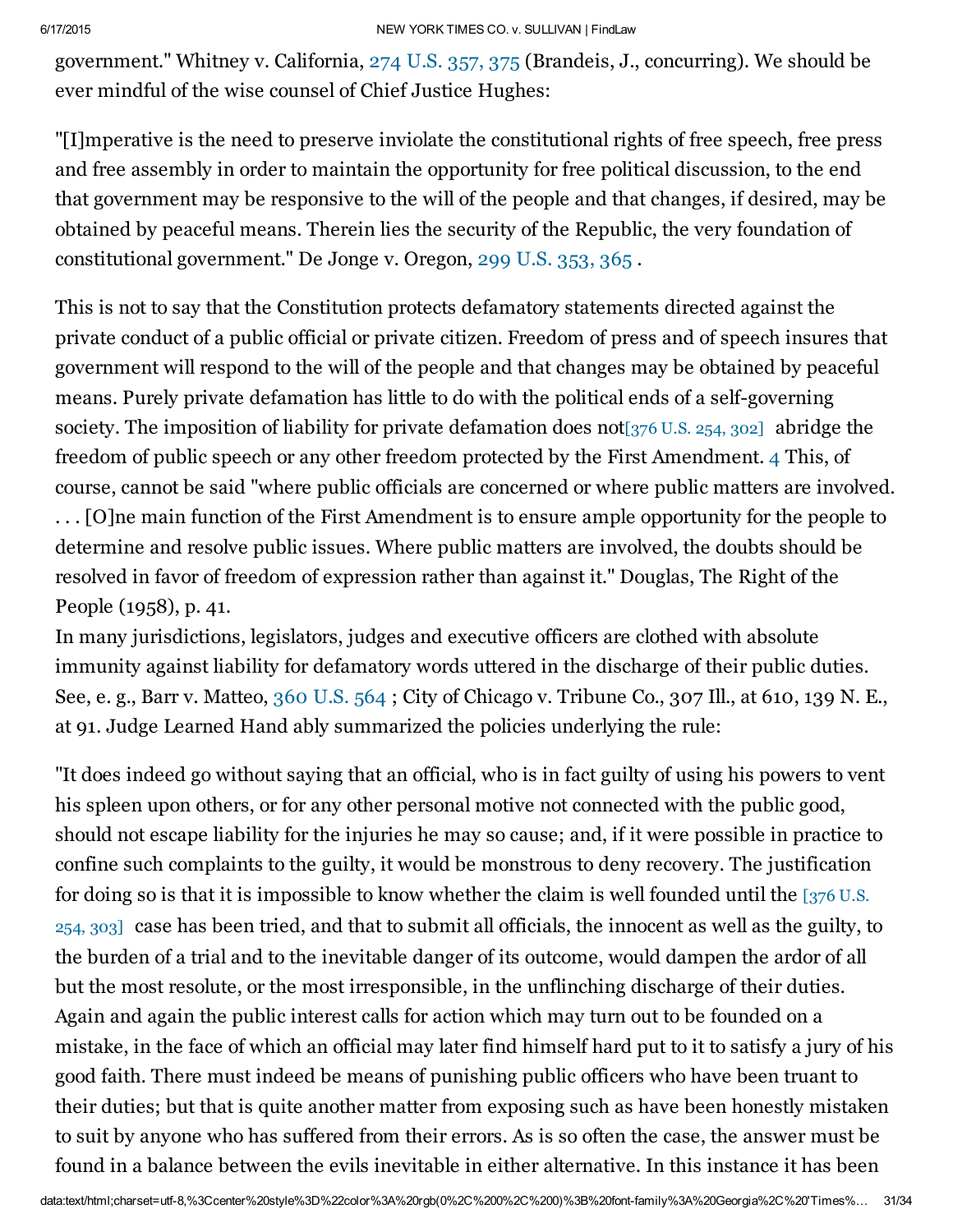thought in the end better to leave unredressed the wrongs done by dishonest officers than to subject those who try to do their duty to the constant dread of retaliation. . . .

"The decisions have, indeed, always imposed as a limitation upon the immunity that the official's act must have been within the scope of his powers; and it can be argued that official powers, since they exist only for the public good, never cover occasions where the public good is not their aim, and hence that to exercise a power dishonestly is necessarily to overstep its bounds. A moment's reflection shows, however, that that cannot be the meaning of the limitation without defeating the whole doctrine. What is meant by saying that the officer must be acting within his power cannot be more than that the occasion must be such as would have justified the act, if he had been using his power for any of the purposes on whose account it was vested in him...." Gregoire v. Biddle, 177 F.2d 579, 581. [376 U.S. 254, 304]

If the government official should be immune from libel actions so that his ardor to serve the public will not be dampened and "fearless, vigorous, and effective administration of policies of government" not be inhibited, Barr v. Matteo, supra, at 571, then the citizen and the press should likewise be immune from libel actions for their criticism of official conduct. Their ardor as citizens will thus not be dampened and they will be free "to applaud or to criticize the way public employees do their jobs, from the least to the most important." [5](http://caselaw.findlaw.com/us-supreme-court/376/254.html#ff5) If liability can attach to political criticism because it damages the reputation of a public official as a public official, then no critical citizen can safely utter anything but faint praise about the government or its officials. The vigorous criticism by press and citizen of the conduct of the government of the day by the officials of the day will soon yield to silence if officials in control of government agencies, instead of answering criticisms, can resort to friendly juries to forestall criticism of their official conduct. [6](http://caselaw.findlaw.com/us-supreme-court/376/254.html#ff6) The conclusion that the Constitution affords the citizen and the press an absolute privilege for criticism of official conduct does not leave the public official without defenses against unsubstantiated opinions or deliberate misstatements. "Under our system of government, counterargument and education are the weapons available to expose these matters, not abridgment . . . of free speech . . . . " Wood v. Georgia,  $370$  [U.S.](http://caselaw.findlaw.com/us-supreme-court/370/375.html#389)  $375$ ,  $389$  . The public  $[376$  U.S.  $254$ , 305] official certainly has equal if not greater access than most private citizens to media of communication. In any event, despite the possibility that some excesses and abuses may go unremedied, we must recognize that "the people of this nation have ordained in the light of history, that, in spite of the probability of excesses and abuses, [certain] liberties are, in the long view, essential to enlightened opinion and right conduct on the part of the citizens of a democracy." Cantwell v. Connecticut, 310 U.S. [296,](http://caselaw.findlaw.com/us-supreme-court/310/296.html#310) 310 . As Mr. Justice Brandeis correctly observed, "sunlight is the most powerful of all disinfectants.["7](http://caselaw.findlaw.com/us-supreme-court/376/254.html#ff7)

For these reasons, I strongly believe that the Constitution accords citizens and press an unconditional freedom to criticize official conduct. It necessarily follows that in a case such as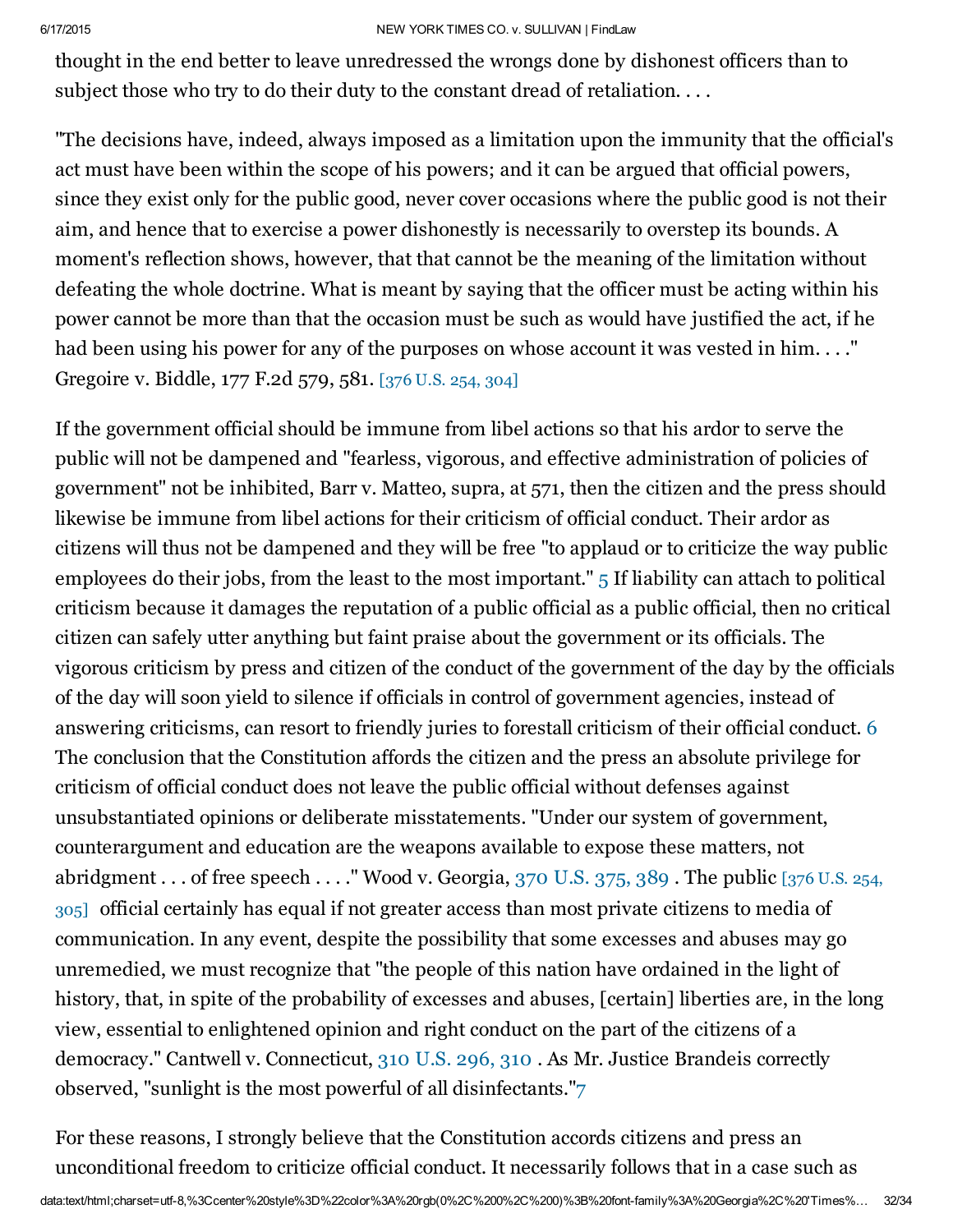this, where all agree that the allegedly defamatory statements related to official conduct, the judgments for libel cannot constitutionally be sustained.

[ [Footnote](http://caselaw.findlaw.com/us-supreme-court/376/254.html#tt1) 1 ] I fully agree with the Court that the attack upon the validity of the Sedition Act of 1798, 1 Stat. 596, "has carried the day in the court of history," ante, at 276, and that the Act would today be declared unconstitutional. It should be pointed out, however, that the Sedition Act proscribed writings which were "false, scandalous and malicious." (Emphasis added.) For prosecutions under the Sedition Act charging malice, see, e. g., Trial of Matthew Lyon (1798), in Wharton, State Trials of the United States (1849), p. 333: Trial of Thomas Cooper (1800), in id., at 659; Trial of Anthony Haswell (1800), in id., at 684; Trial of James Thompson Callender (1800), in id., at 688.

[ [Footnote](http://caselaw.findlaw.com/us-supreme-court/376/254.html#tt2) 2 ] The requirement of proving actual malice or reckless disregard may, in the mind of the jury, add little to the requirement of proving falsity, a requirement which the Court recognizes not to be an adequate safeguard. The thought suggested by Mr. Justice Jackson in United States v. Ballard, 322 [U.S.](http://caselaw.findlaw.com/us-supreme-court/322/78.html#92) 78, 92 -93, is relevant here: "[A]s a matter of either practice or philosophy I do not see how [376 U.S. 254, 299] we can separate an issue as to what is believed from considerations as to what is believable. The most convincing proof that one believes his statements is to show that they have been true in his experience. Likewise, that one knowingly falsified is best proved by showing that what he said happened never did happen." See note 4, infra.

[[Footnote](http://caselaw.findlaw.com/us-supreme-court/376/254.html#tt3) 3] It was not until Gitlow v. New York, 268 [U.S.](http://caselaw.findlaw.com/us-supreme-court/268/652.html) 652, decided in 1925, that it was intimated that the freedom of speech guaranteed by [376 U.S. 254, 300] the First Amendment was applicable to the States by reason of the Fourteenth Amendment. Other intimations followed. See Whitney v. California, 274 [U.S.](http://caselaw.findlaw.com/us-supreme-court/274/357.html) 357 ; Fiske v. Kansas, 274 [U.S.](http://caselaw.findlaw.com/us-supreme-court/274/380.html) 380 . In 1931 Chief Justice Hughes speaking for the Court in Stromberg v. California, 283 U.S. [359,](http://caselaw.findlaw.com/us-supreme-court/283/359.html#368) 368 , declared: "It has been determined that the conception of liberty under the due process clause of the Fourteenth Amendment embraces the right of free speech." Thus we deal with a constitutional principle enunciated less than four decades ago, and consider for the first time the application of that principle to issues arising in libel cases brought by state officials.

[ [Footnote](http://caselaw.findlaw.com/us-supreme-court/376/254.html#tt4) 4 ] In most cases, as in the case at bar, there will be little difficulty in distinguishing defamatory speech relating to private conduct from that relating to official conduct. I recognize, of course, that there will be a gray area. The difficulties of applying a public-private standard are, however, certainly of a different genre from those attending the differentiation between a malicious and nonmalicious state of mind. If the constitutional standard is to be shaped by a concept of malice, the speaker takes the risk not only that the jury will inaccurately determine his state of mind but also that the jury will fail properly to apply the constitutional standard set by the